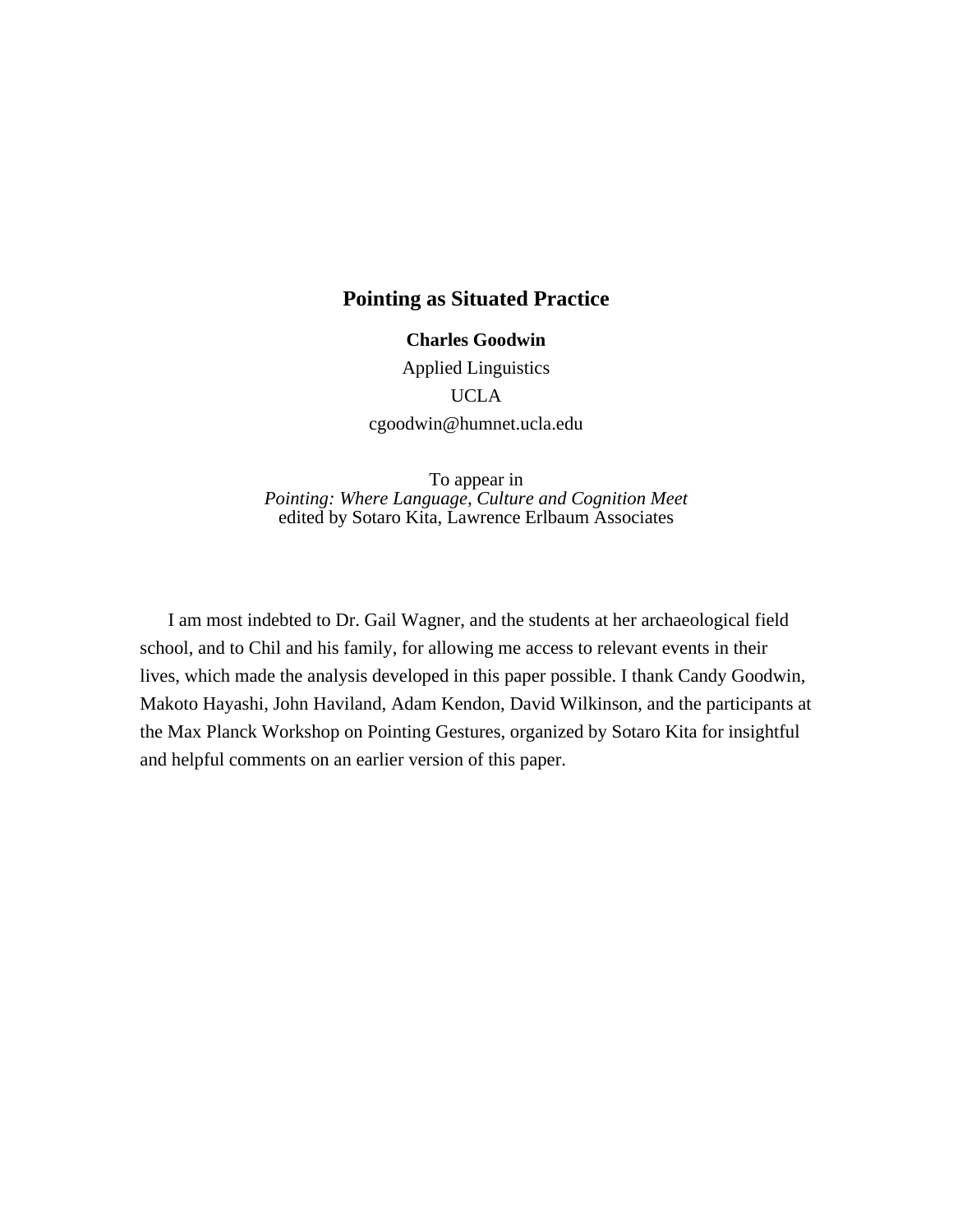#### **Pointing as Situated Practice**

Charles Goodwin

One of the legendary moments in American baseball occurred during the third game of the 1932 World Series when Babe Ruth, with two strikes against him and the game tied, pointed to center field, and then hit the next pitch to where he had pointed for a home run. The classic version of this story has however been challenged on numerous occasions. For example, Woody English, the captain of the team opposing Ruth, claims that Ruth never pointed:

Babe Ruth did *not* call his H.R. I was playing third base that game and he held two fingers up indicating two strike[s] — The press indicated he pointed, which he did *not* — He never said he called it. When asked, he replied "the papers *said I did.*" (Martin 1996: E7, italics in original).

Both the reporters and Woody English saw exactly the same posture assumed by Babe Ruth's body at a crucial moment: in the midst of his turn at bat, after having swung twice at the ball and missed, Ruth raises his arm into the air in front of him, and extends a finger or two. In the legend the arm with its extended fingers performs the action of pointing toward a particular place; while for Woody English Ruth's hand was displaying the number *two* , the current strike count.

The action that Ruth performed cannot be defined within a framework that focuses on his body in isolation, e.g., disambiguating a "pointing" from a "counting" hand through ever finer analysis of postural configuration and handshape. Instead each version of the event is built by juxtaposing to the visible configuration of Ruth's body a different set of phenomena selected from the scene in progress. The legend, by depicting Ruth pointing, links his arm to a specific place in the surrounding scene. That place is not a mere, undifferentiated space, but a highly structured cultural entity, a playing field. The legend would be impossible if Ruth were described pointing to a part of the field where a hit ball would be classified as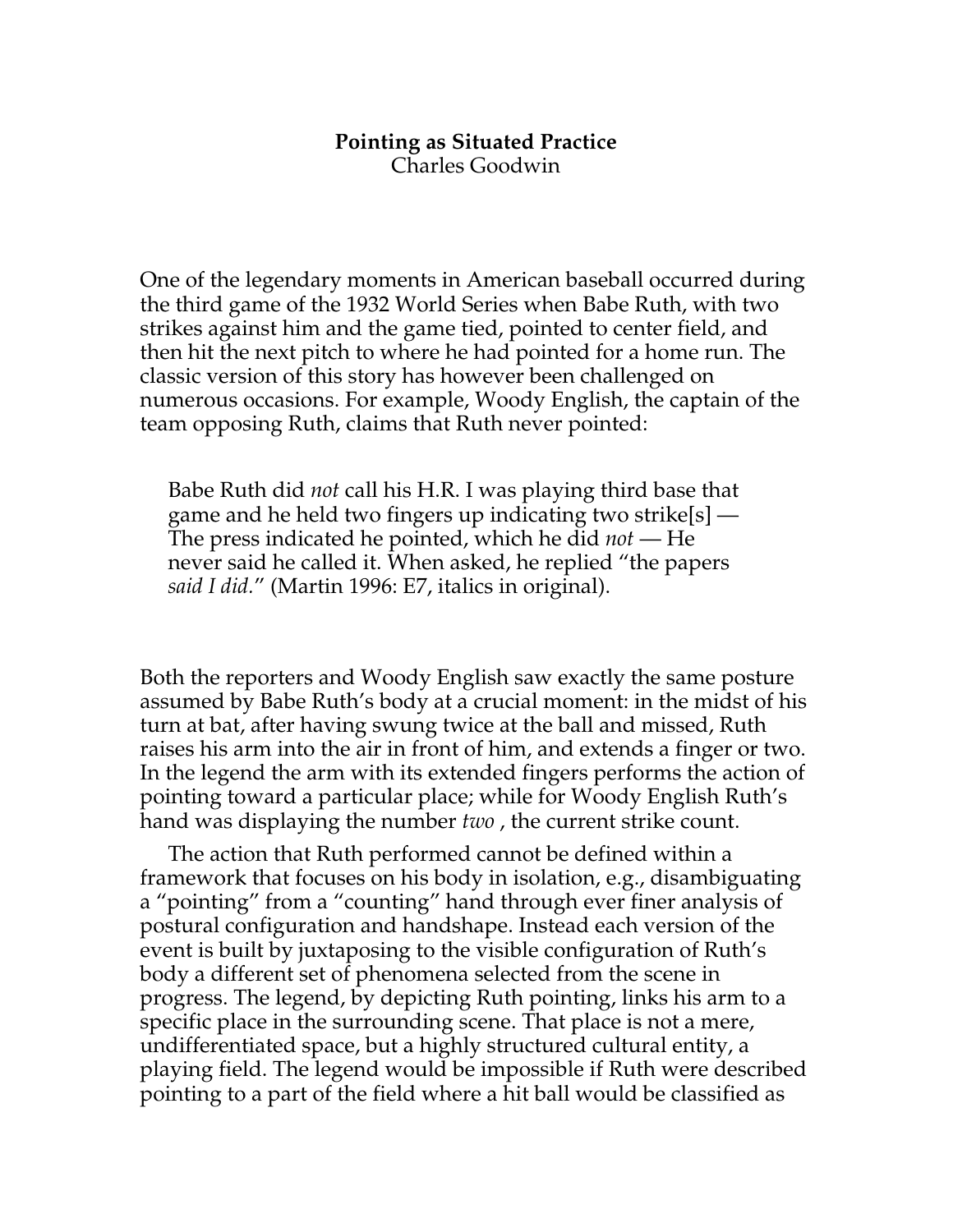foul. This configuration of an actor's body displaying intentional orientation to a culturally formulated space is then tied to a second event that occurred a short time later: hitting the ball to the place pointed at for a home run. Note that in making this link, a host of other events that also occurred within the park during this time (e.g., the actions of other team members, fans eating hotdogs, etc.) are treated as irrelevant. By way of contrast Woody English's version links the upraised hand, not to a space in the surround, or to a future action, but instead to prior events in the unfolding course of a turn at bat. Here something that was invisible in the legendary account, the number of fingers being raised, emerges as crucial for the visible production of a particular kind of action, e.g. using the hand to display a number. The encompassing game, and the events which have just occurred provide grounds for seeing the fingers as referring to the strike count, rather than something else. In short, the particular action being seen selectively parses the scene within which it is embedded by bringing a particular subset of culturally formulated phenomena into juxtaposition with each other while ignoring others. Pointing is not a simple act, a way of picking out things in the world that avoids the complexities of formulating a scene through language or other semiotic systems, but is instead an action that can only be successfully performed by tying the point to the construals of entities and events provided by other meaning making resources. Rather than being a stepping stone to language, pointing presupposes it.

## **Pointing as a Situated Interactive Activity**

A central locus for the act of pointing is a situation that contains at least two participants, one of whom is attempting to establish a particular space as a shared focus for the organization of cognition and action. Within such a field pointing is constituted as a meaningful act through the mutual contextualization of a range of semiotic resources including at least 1) a body visibly performing an act of pointing; 2) talk which both elaborates and is elaborated by the act of pointing; 3) the properties of the space that is the target of the point; 4) the orientation of relevant participants toward both each other and the space that is the locus of the point; and 5) the larger activity within which the act of pointing is embedded. $^{\rm 1}$  In the remainder of this paper this process will be investigated by looking in detail at the organization of pointing in videotapes of multi-party talk-in-interaction recorded in two settings: 1) an archaeological field excavation; and 2) conversations in the home of man almost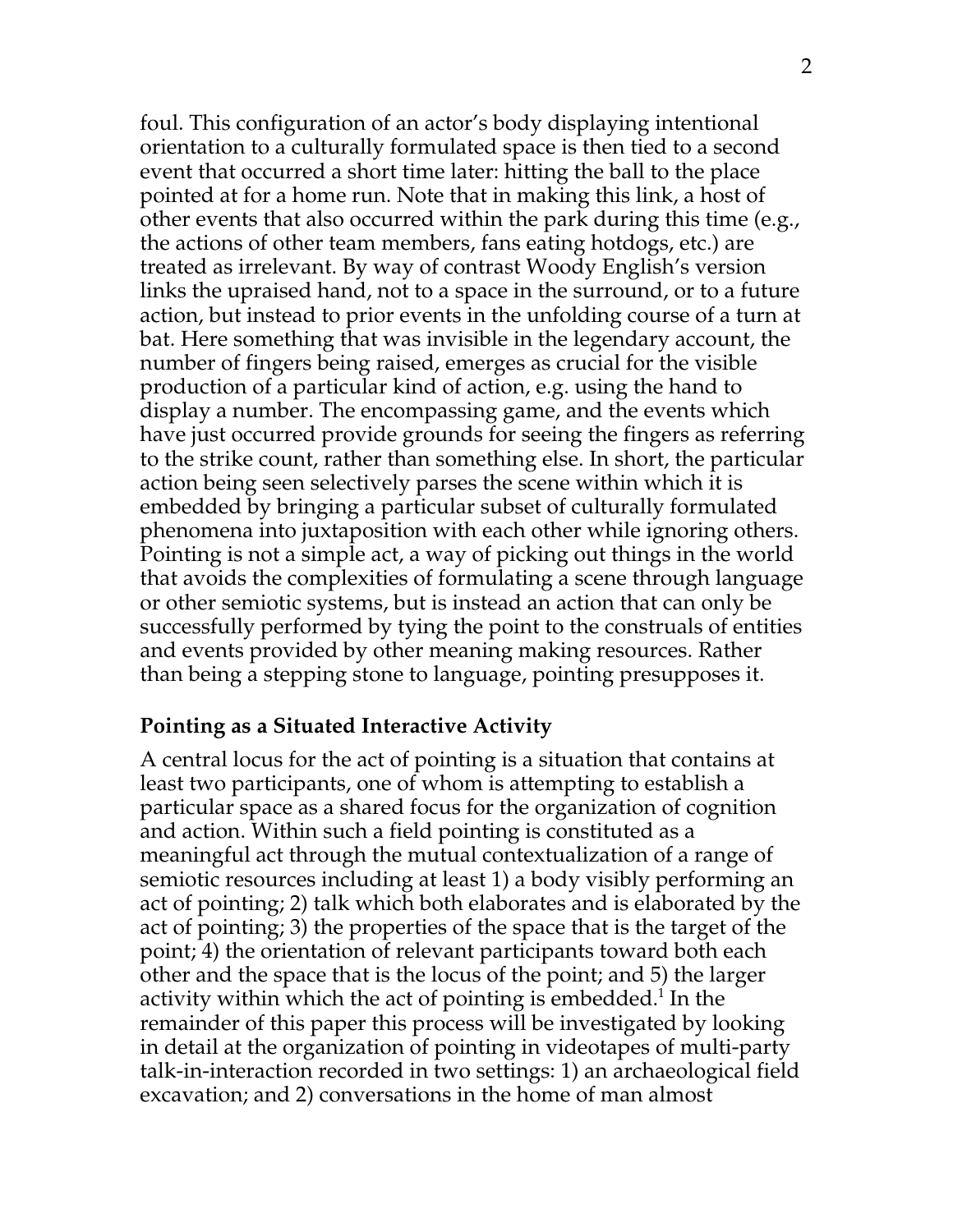completely unable to produce spoken language because of a stroke. The catastrophically limited speech production of the man with aphasia (he can speak only 3 words) vividly demonstrates how the ability of both participants and analysts to easily, indeed almost transparently, find meaning in gesture is very much a situated accomplishment. Without the semiotic shaping of both space and the act of pointing provided by a rich language system this man and his interlocutors must go to considerable work to establish where he is pointing (e.g. the location and conceptual structure of the space that is the target of his point) and what he is trying to say with an act of pointing. On the other hand, precisely because he has such limited ability to produce speech (though he has excellent ability to understand the talk of others), this man makes extensive use of points toward spaces already sedimented with meaning in his lifeworld as a way of trying to say something to others, the catch of course being that all of these spaces can be seen and understood in multiple ways. What is required to understand this process is study of how a complex visual field that must be parsed and understood in a congruent fashion by multiple participants is structured and elaborated through language, pointing and mutual action. The work of the archaeologists as they articulate for each other the visibility and structure of relevant phenomena in the dirt they are excavating provides one site for such investigation.

#### **Defining Features as Archaeological Practice**

A perspicuous site for the study of pointing can be found in work environments where participants must establish for each other how a relevant space should be construed in order to perform the tasks that make up the work of their setting. The present paper will focus upon a group of archaeologists excavating an ancient native American village. Pointing is pervasive in their work, in large part because archaeologists in the field are repetitively faced with the task of locating with precision relevant entities in the complex visual field provided by the dirt they are excavating, and of agreeing how to classify what they see. Issues posed for the analysis of pointing within such an environment can best be demonstrated through a specific example. Some brief background on the work of the archaeologists is necessary.

Many phenomena of interest to archaeologists, what they call *features,* are visible only as color changes in the dirt they are excavating. For example the cinders produced by an ancient hearth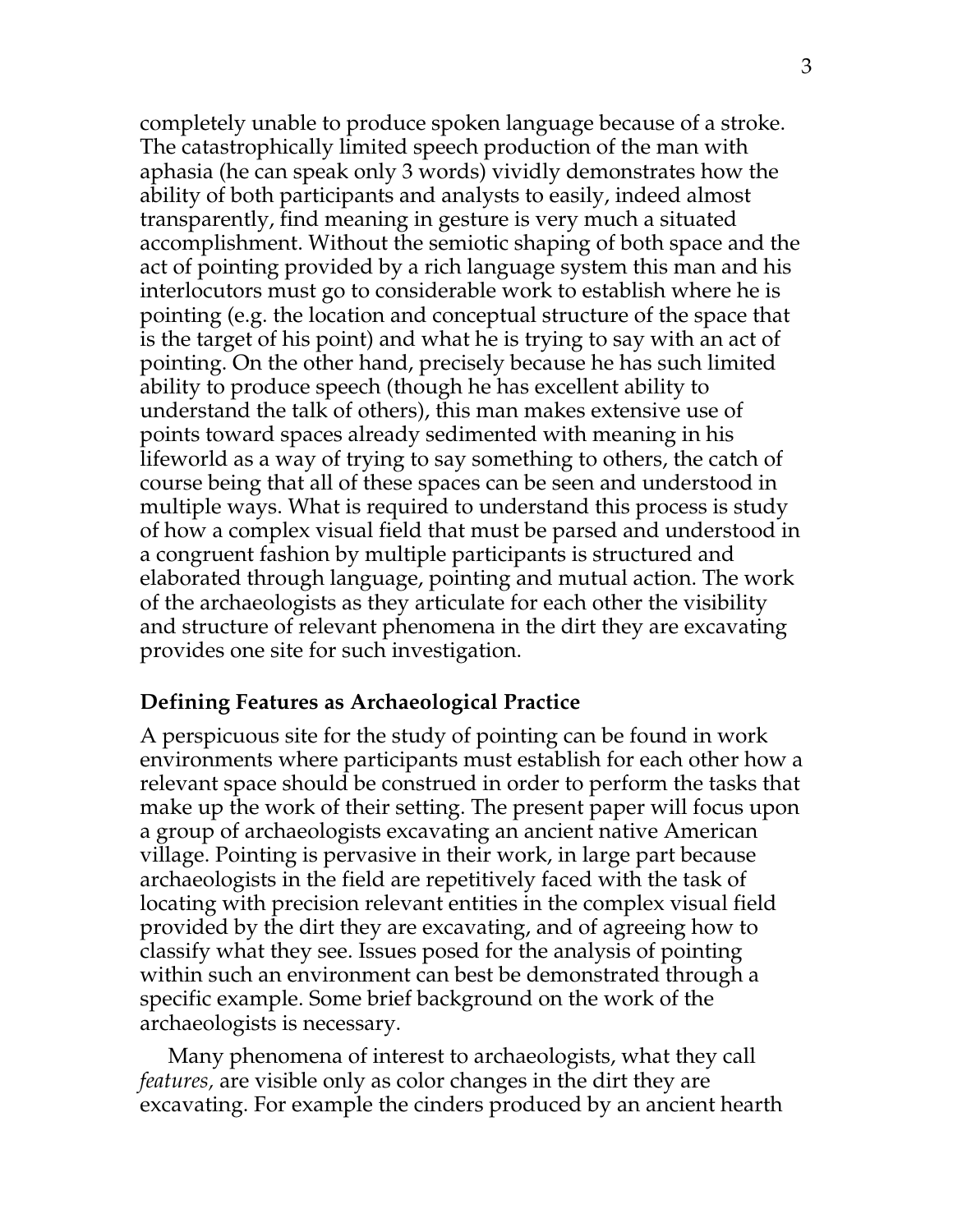will leave a black stain and the decaying material in an old post hole will produce a tube of dirt with color systematically different from the soil around the post.



The very activity of excavating features systematically destroys them. As dirt is removed to dig deeper the patterns of visible color difference are destroyed. In part because of this careful records, including maps, photographs and coding forms of various types have to be kept of each stage in the excavation. The data we will be examining were collected during one of the first working days of an archaeological field school. Personnel at the school included **A**nn, the senior **a**rchaeologist, graduate students with different levels of experience, undergraduates and volunteers. For some of the newcomers this is their first experience performing actual excavation. At the end of the last digging season the current structure of the site was protected from weather and vandalism by covering exposed surfaces, including the features then visible, with dirt. The archaeologists are now removing this layer of dirt, and comparing the surfaces they uncover with the maps made during the previous season.

## **Juxtaposing Multiple Semiotic Fields to Accomplish Pointing**

The following provides an opportunity to examine some of the different kinds of phenomena implicated in a single act of pointing. Ray Jones, a graduate student, calls the senior archaeologist, Ann Wesley, and shows her a feature he has found (Ann's laughter, dimmed in the transcript, is not relevant to the present analysis):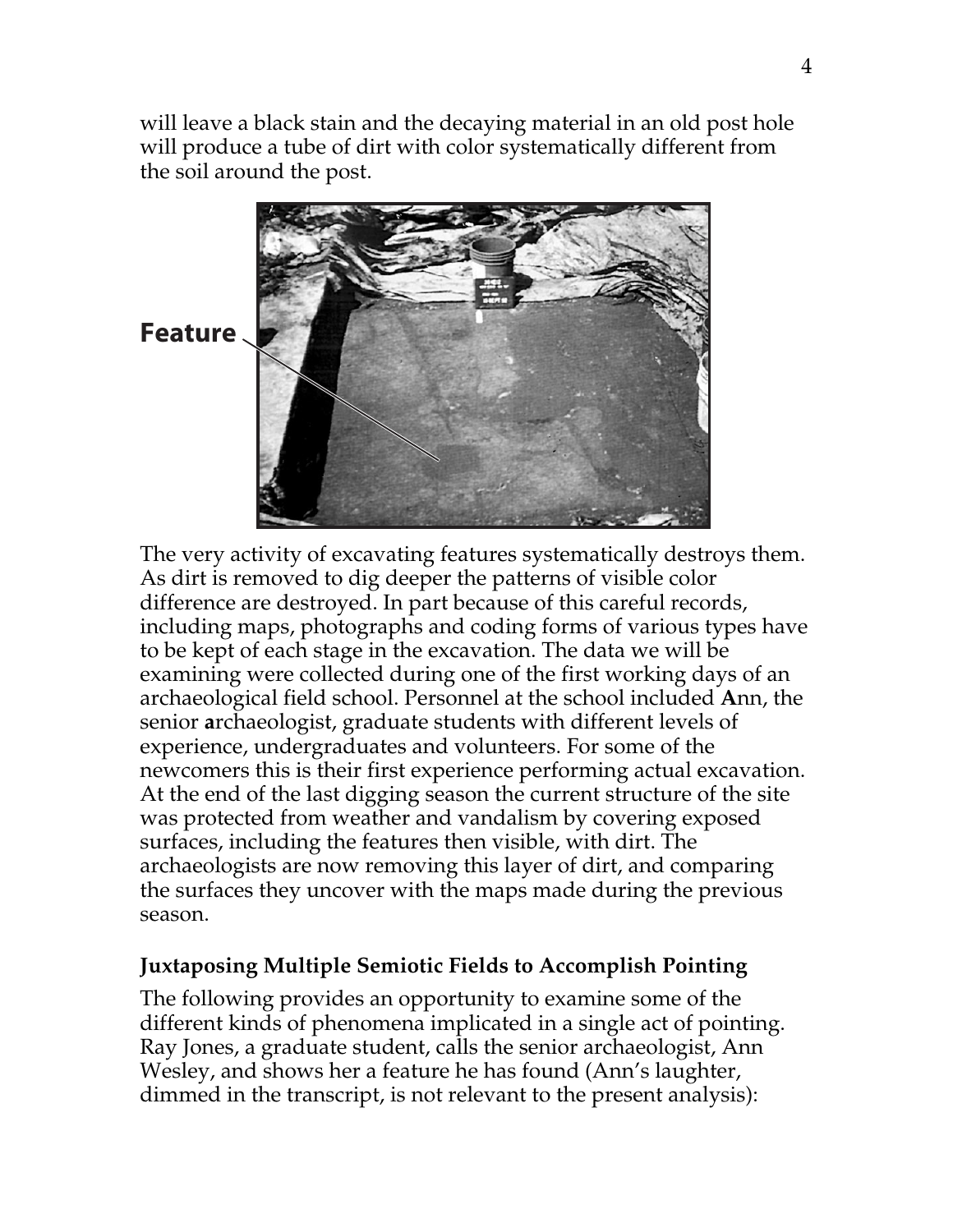

In line 10 Ray shows Ann a feature. One of the places where that feature can be found in the current scene is on a map that Ray is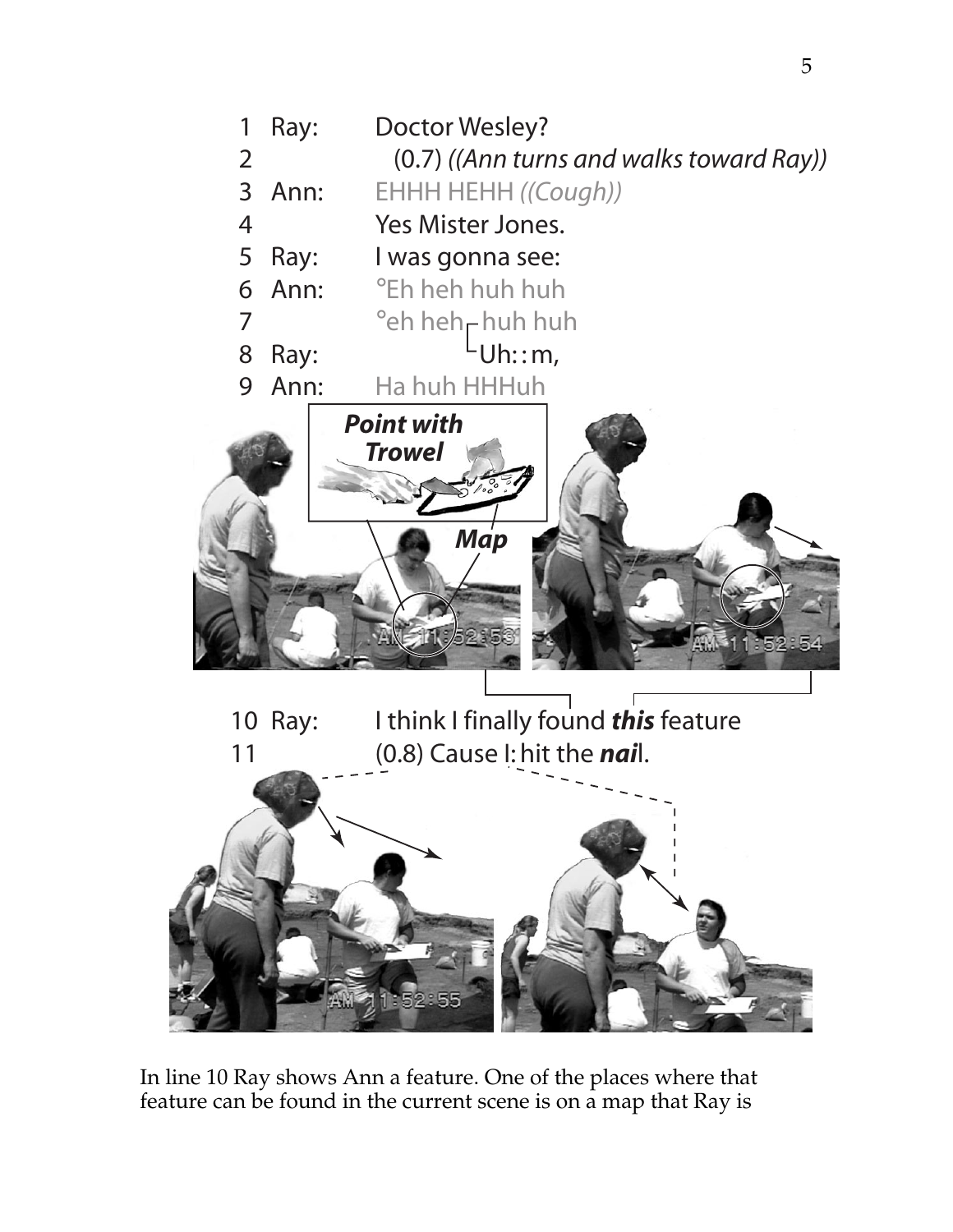holding on a clipboard. Over the word "found" in line 10 he uses his trowel to point to the image of that feature on the map. A number of different kinds of sign systems, instantiated in different semiotic media are relevant to the organization of this point. First, there is the **pointing gesture**, here the hand using the trowel. That gesture points toward a particular place in the surround, a **domain of scrutiny**, where the addressee should look to find the **target** of the point, the particular entity being pointed at. Here the particular domain of scrutiny being pointed at is a map, a **graphic field** within which signs of a particular type can occur, in this case graphic representations of phenomena to be found in another territory.

The system that provides organization for the entities that can function as targets of a point will be called the **Activity Framework**. An activity framework can encompass a number of different kinds of phenomena. Thus on a baseball diamond the physical object that marks a base is not simply a bag, but a game-relevant semiotic object of a particular type. Similarly by virtue of their placement on the graphic field constituted by a map irregular squiggles are situated within a complex relationship both toward each other, and to the territory that they describe. A second component of the activity framework is the encompassing activity which endows phenomena such as a graphic field and the semiotic objects situated within it with particular kinds of relevance, e.g. the maps being used here constitute specific kinds of tools within the larger process of archaeological excavation that defines the work of this setting. A single domain of scrutiny can contain multiple targets linked in complex ways to a variety of different activity frameworks. An example will be provided below when interaction with the man with aphasia is examined.

As an embodied action a pointing gesture is lodged within a larger **hierarchy of displays being performed by the body** of the party doing the point. Just before he performs the trowel point Ray picks up the map and gazes toward it, and thus displays to others that the map is the explicit focus of his current attention. The trowel point thus occurs within a larger framework of **postural orientation** by the pointer which also displays focus toward the domain of scrutiny relevant to the action of the moment.

In so far as the point is being performed precisely to show someone else where the feature is to be found **addressee orientation** is as relevant as the postural orientation of the pointer. Indeed here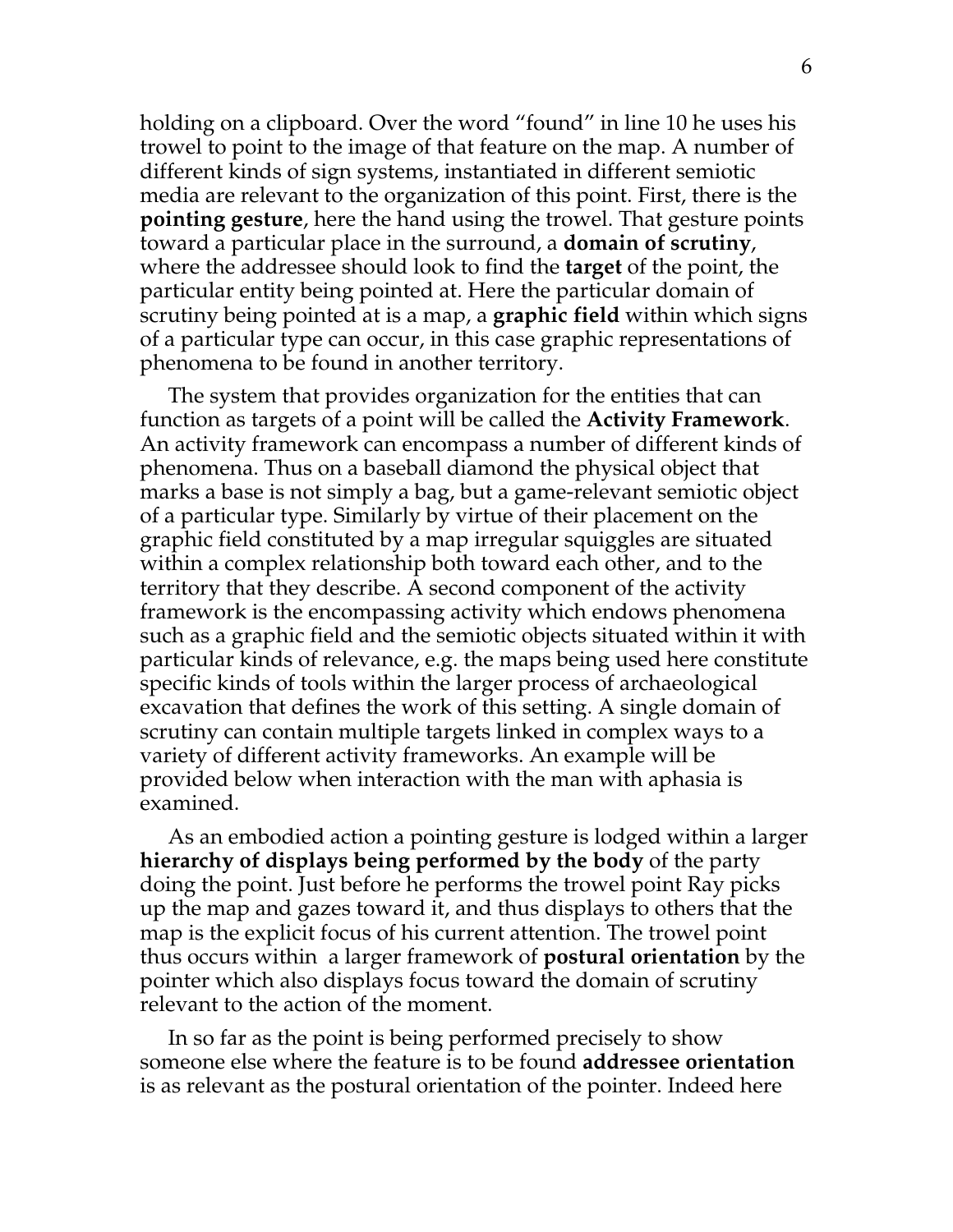Ray goes to considerable work to secure the orientation of his addressee, summoning her by name in line 1, and delaying the performance of his action until she is positioned to perceive it (note for example the "Uh::m" in line 8 and the silence that follows it). The separate, interlocking displays of pointer and addressee form a whole that is greater than the sum of its parts, a particular kind of **participation framework**.

Note that the participation framework relevant to the act of pointing includes not only orientation toward other participants (e.g., the situation described by Goodwin 1981 in which speakers work to secure the orientation of a hearer before producing a complete utterance), but also orientation toward specific phenomena located beyond the participants in the surround. How these different possible foci of orientation (e.g. other participants versus targets in the surround) may be organized relative to each other within the activity of pointing will be investigated shortly.

Crucial semiotic resources for shaping what is pointed at, and what is being done through a point, are provided by the talk which typically co-occurs with the point. In the present data two different kinds of signs within Ray's utterance will be briefly noted. First, the **deictic term** *this* not only instructs the hearer to attend to something beyond the talk itself, i.e., the point, to locate what is being indicated, but also specifies that what is being pointed at is a single, countable entity (e.g. *this* not *these*), that is being formulated in terms of its thing-like attributes, as opposed to say the locative formulation that would result from use of a alternative deictic such as *here* or *there*. Second the **semantic structure** of the term *feature* construes what is being pointed at as a particular kind of entity, e.g. a cultural structure of interest to the archaeologists (as opposed to say a rock).

However, while located on the map, "*this* feature" has a second instantiation in a quite different spatial framework: the dirt being excavated. Moreover, both of these spatial frameworks are implicated in what's being said in Ray's utterance: Ray's reporting that he's found in the dirt a feature specified on the map. Over the word "*this*" in line 10 Ray moves his head away from the map and visibly gazes toward the place in the dirt that he's talking about. As a deictic term *this* points toward a referent that exists in two separate, mutually relevant spaces in the current scene, the map and the dirt (which provide two quite distinct graphic fields for their separate targets). As Ray speaks the word "*this*" his body makes visible a complex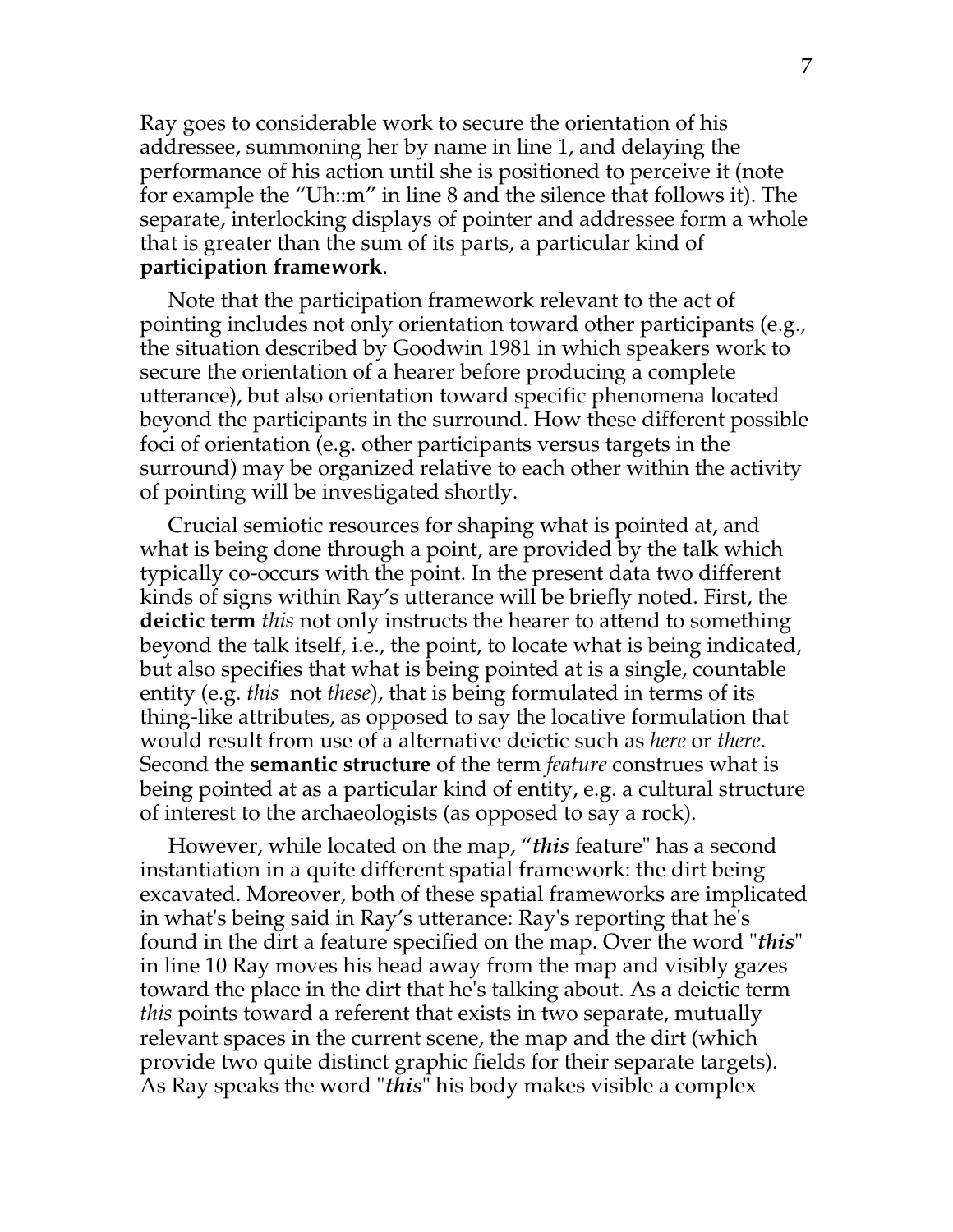pointing gesture, with the hand and trowel indicating one of the places where the entity identified through the semantic structure of his talk is to be found, while his gaze locates the second. Though the trowel point is no longer framed by his gaze toward the map, the postural configuration of his lower body, and the sustained orientation of both of his hands toward the map, continue to mark that field as the primary locus of his ongoing orientation (for detailed analysis of how the lower body displays a primary orientation framework see Kendon 1990, Schegloff 1989). Through the way in which he organizes his point Ray visibly indicates that what is being pointed at exists simultaneously in two different spaces in the local surround.

What consequences does this **dual point** have for the coparticipation of his addressee in the activity of pointing? Does she attend to the multiplicity of spaces that he marks as relevant? As the utterance begins Ann is just finishing walking toward Ray. As soon as she stops she looks briefly at the map, the place indicated by Ray's trowel, and then leans forward to look over the map toward the dirt that is the target of his gaze. Her actions thus visibly orient to both of the spaces indicated by his complex point. Finally, as further demonstration of how what's at issue here is shared seeing embedded within collaborative action, Ray then moves his gaze away from the dirt back to Ann. From this position he can both take into account her looking and possible responses, and locate her as the addressee of his continuing talk.

Rather than being a simple way of indicating some prelinguistic "thing" in the surround, the pointing that occurs here is a complex semiotic act accomplished through the juxtaposition of an array of quite different kinds of meaning producing systems. Within the activity of pointing participants are faced with the task of attending to multiple visual fields, including both the region being pointed at, and each other's bodies. Indeed, as seen here, within pointing a progression of gaze shifts is frequently found, e.g., the pointer may initially look toward the region being pointed at. and then to the addressee in order to judge both the addressee's orientation (e.g. has s/he looked toward the appropriate region) and evaluate how s/he is responding to the action being performed through the point. Similarly the addressee is typically faced with the task of using something in one spatial field — the pointer's body— to locate something else in a different spatial field. Rather than just looking somewhere, co-participants engaged in pointing are faced with the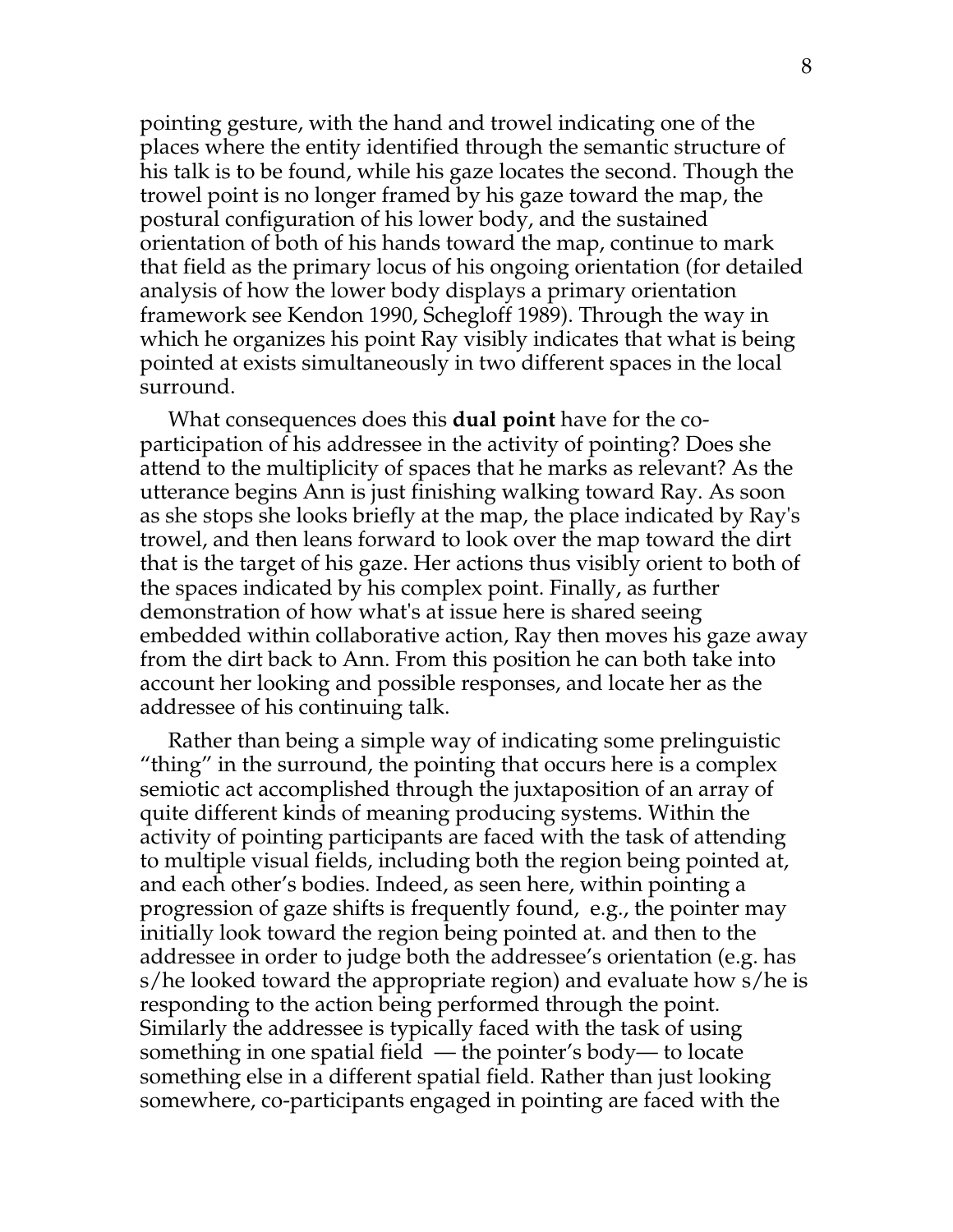task of coordinating multiple visual fields if they are to successfully accomplish the activities in progress.

Moreover, one of these fields, the human body, is quite unlike most other visual phenomena in the scene. Within interaction the body is a dynamic, temporally unfolding field that displays a reflexive stance toward other coparticipants, the current talk, and the actions in progress. As demonstrated through their responses to the displays made visible in each other bodies (e.g., performing the point only after the addressee is positioned to see it, looking toward the various spaces indicated by the pointer's body, etc.) Ann and Ray treat each other's bodies as fields that provide a mutable locus for the ongoing production of intentional action. Moreover, the visible body is a complex entity that can construct multiple displays which mutually frame each other (e.g., points can be framed by larger postural configurations). The body is thus a very different kind of entity than say the *feature* which constitutes the target(s) of the points here. Thus, parties engaged in the activity of pointing must not only attend to multiple visual fields, but fields that differ significantly in their structure and properties.

Pointing is accomplished through the juxtaposition of very different kinds of semiotic phenomena (the body, talk, structures of different kinds in the surrounding scene, etc.). How is this heterogeneity within a common course of action to be analyzed? A framework is needed that can encompass both the differentiated actions of multiple participants (e.g. the party performing the point, and responsive actions of his or her addressee(s)) and a diverse collection of signs lodged within media with quite different properties (e.g. talk, gesture, visible structure in the field being pointed at, such as a map, etc.). Other work on the organization of talk-in-interaction has demonstrated the value of analyzing a course of recognizable action as a **situated activity system** (Goffman 1961, C. Goodwin 1996, M.H. Goodwin 1990, Goodwin and Goodwin 1987). For example a concurrent assessment (e.g., two participants simultaneously evaluating something through both overlapping talk and visible embodied displays of affect and appreciation — see Goodwin 1996 for an actual example) integrates into a common course of action syntactic and semantic structure, intonation, gesture, participation frameworks and inferential processes projecting events which haven't actually occurred yet, into a common course of interactively sustained action. In this paper pointing will be analyzed as a situated activity system.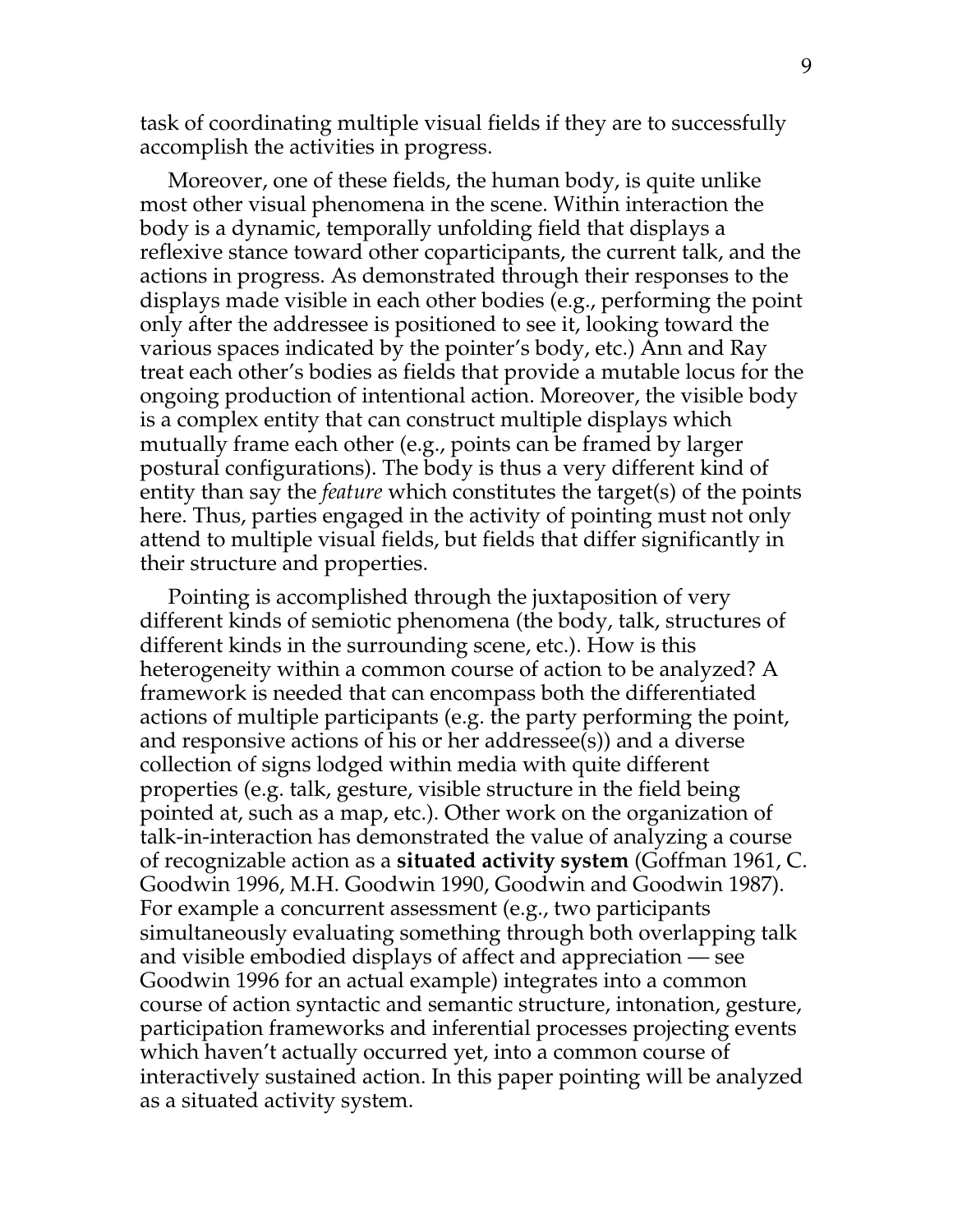#### **Aphasia: Pointing Without a Semantic Construal**

In the data just examined many of the organizational frameworks being described converge at precisely the same place. Thus when Ray's trowel touches his map it locates with fine precision in a single space a target, a graphic field, and a domain of scrutiny, while his talk formulates that target as a particular kind of entity. Are these alternative frameworks simply distinctions being made by the analyst, or do participants orient to them differentially as they perform the tasks made relevant by the activity of pointing? To probe this issue data of a quite different kind will be briefly examined before returning to the archaeologists. Because of a massive stroke Chil has been left with the ability to say only three words *Yes, No,* and *And*. Elsewhere (Goodwin 1995, in preparation) I describe how Chil is nonetheless able to perform relevant conversational action, and say quite subtle things, by embedding his sparse vocabulary and gesture within larger sequences of talk produced by others. Frequently, as in the data that will be examined here, what Chil wants to say is worked out through a sequence in which his interlocutors produce guesses when he accepts or rejects. The following occurred after Chil and his son Chuck had finished breakfast and were making plans for what to do that day. The sequence begins when Peggy calls from another room and suggests a walk. After securing Chuck's gaze, Chil in line 7 points toward something on the table between them. For clarity proposals Chuck makes about what Chil might be pointing at are highlighted with boxes.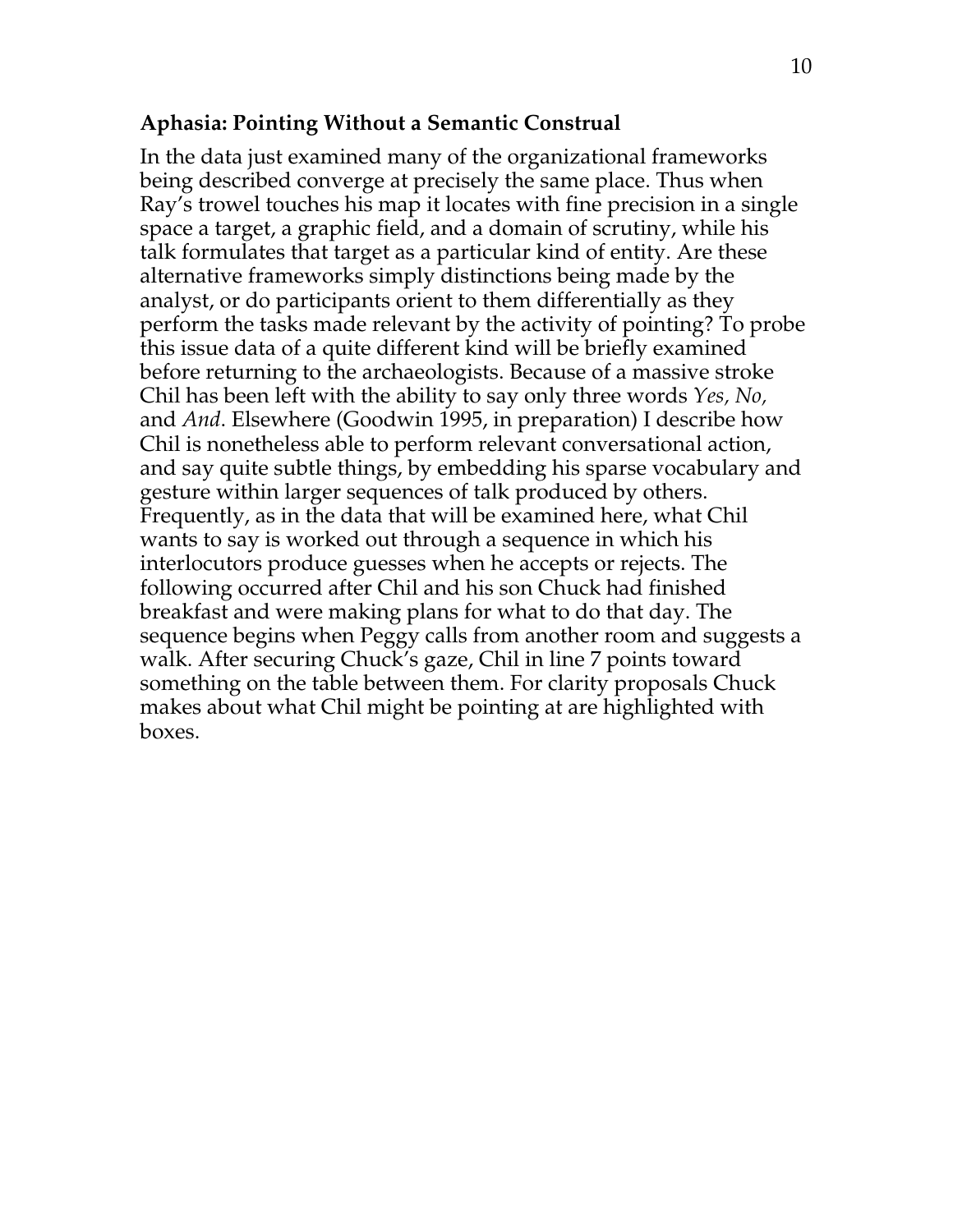

Using Chil's outstretched finger as a guide Chuck correctly treats the table between them as the domain of scrutiny where the target of the point is to be found. However, the kitchen table is the base of a complex space that contains many different kinds of objects, e.g. a plate with an assortment of pastries, a box of Kleenex, a plastic cup that held the morning's pills, newspapers, silverware, the table itself, etc. Moreover Chil is unable to produce co-occurring talk which would formulate the target as particular kind of entity, and thus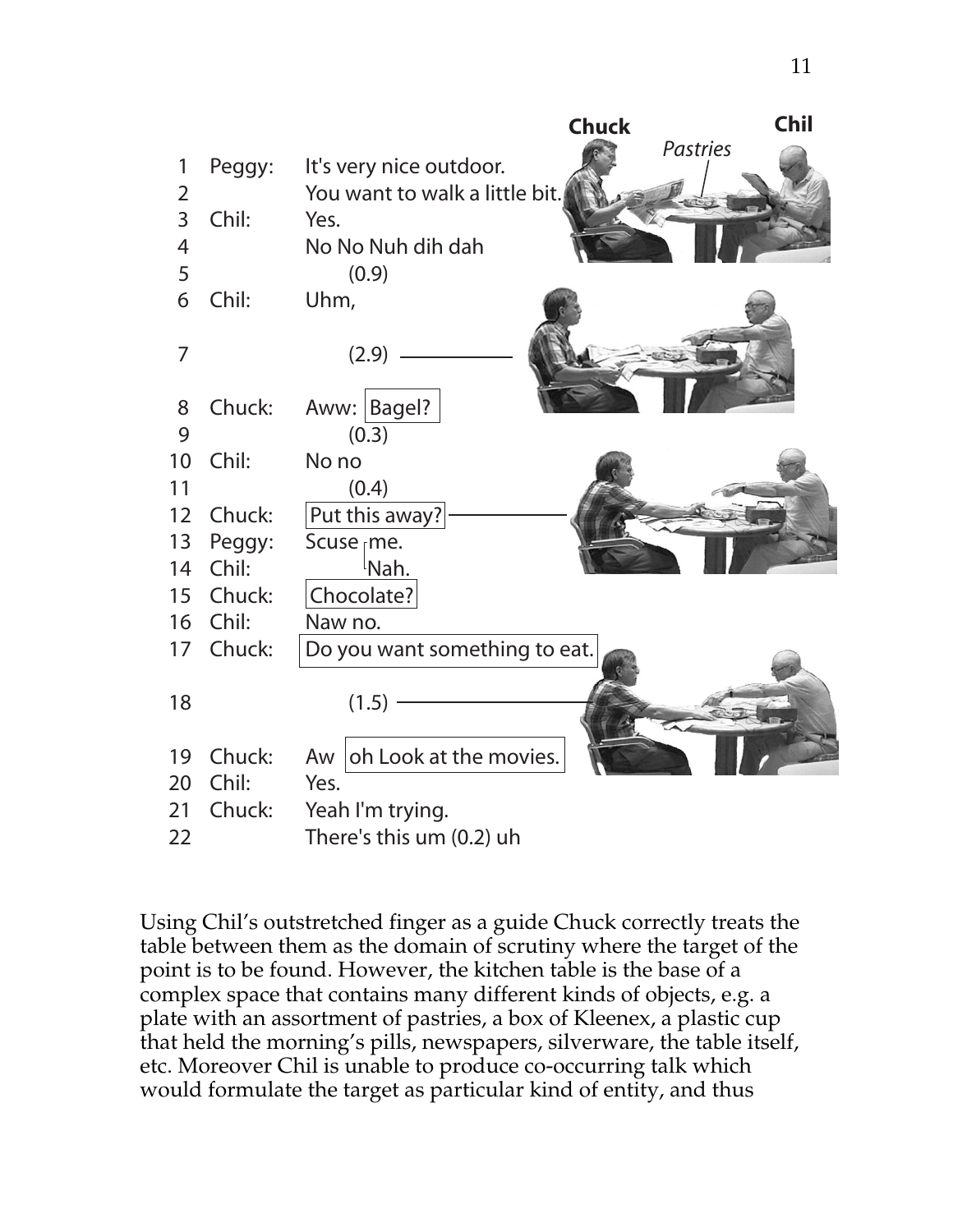constrain the search. Locating the target of the point becomes a practical problem for Chuck who produces a series of guesses — "Bagel" "Put this away?" "Chocolate" "Do you want something to eat." — before at last establishing that what is being pointed at is his newspaper with its movie schedule. As Chuck guesses incorrectly Chil responds by leaning forward in an attempt to move his pointing finger past the plate of pastries that Chuck repetitively returns to. However, in the absence of a semantic gloss this movement can also be read as an attempt to get the pastry plate itself, and Chuck responds to Chil's second point by moving the plate toward him. Only when Chil finally moves his finger entirely past the plate during the silence in line 18 does Chuck at last shift his attention to the movie schedule in the newspaper that now lies directly under Chil's pointing finger. In these data the way in which the *domain of scrutiny*, the *target*, *co-occurring talk*, and temporally unfolding changes in *the body of the party performing the point*, constitute distinct phenomena differentially implicated in the activity of pointing is clear.

Note that in attempting to figure out where Chil is pointing, Chuck is not simply trying to locate the target of the point, e.g., successfully accomplish reference, but is simultaneously attempting to locate the action Chil is performing, e.g. does he want something to eat, or the table to be cleared, or movies to be checked. The way in which seeable targets are each embedded within webs of recognizable activities is central to this process. As noted above the term **activity framework** will be used to refer to a candidate target, such as a bagel or a newspaper, and the webs of recognizable activities within which that target is embedded. While different targets make relevant different activity systems, e.g. bagels but not newspapers are eaten, each target is embedded within multiple activities which can overlap with activities appropriate to another target, e.g. both leftover bagels and newspapers are things to be put away when the table is cleared after breakfast. Moreover the entities that can serve as the targets of points can themselves be quite complex activity frameworks, such as the newspapers being read here which contain within them news, comics, ads, pictures, movie and television schedules etc.

The way in which the objects that inhabit his lifeworld are already sedimented with visible, public meaning and tied to typical courses of action provides Chil with crucial semiotic resources for saying something meaningful to others despite his lack of speech. For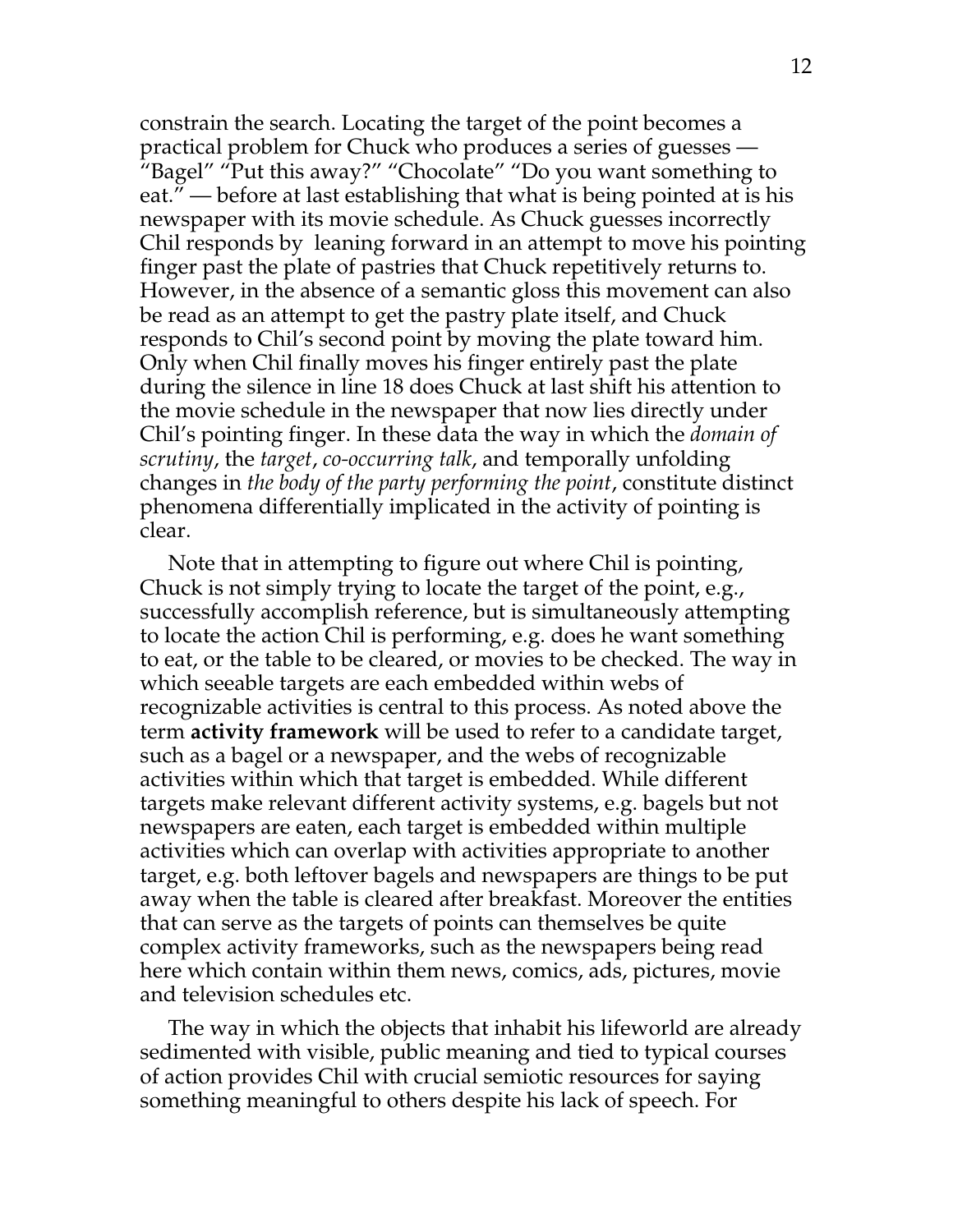example by pointing toward a thermostat in his living room he can be seen as requesting that the temperature in the house be changed. Indeed it is the systematic availability of such differentiated but relevant structure in his environment that makes pointing such a crucial resource for Chil. However, as we see here, the multiplicity of phenomena within a single domain of scrutiny poses for addressees the task of locating which of the available candidates is the target of the point. Indeed, the practical problem faced by Chil's interlocutors of using his pointing finger to parse the current scene and its candidate actions in a relevant fashion by selecting an appropriate subset of phenomena from a host of competing possibilities provides a mundane, real-world example of the interpretative issues raised by Babe Ruth's legendary point to a future home run.

A final resource that is central to the organization of Chil's point in the data we have been examining is the **sequential framework** (Sacks 1995 [1992], Schegloff 1968) provided by the talk from which Chil's initial point emerges. In line 2 Peggy suggests that Chil take a walk. Chil's point is being used to invoke an alternative to Peggy's suggestion for how to spend the afternoon. The activity of pointing is prefaced by a *No* tied to Peggy's proposal and this formulates the point as offering something that stands in contrast to what was said there. The point emerges within a field already endowed with meaning. Going to the movies, but not having a bagel, constitutes an alternative to "walk a little bit" as a way to spend the time after breakfast. It appears that Chuck, who is intently looking at the paper until summoned by Chil, doesn't hear this, and thus produces guesses that are inconsistent with the framing provided by Chil's point as an alternative to something said in earlier talk. Chuck's failure to take this into account demonstrates how assembling the mix of multiple semiotic fields that is relevant to the appropriate construal of a particular act of pointing, is not something automatic or specified in advance, but is instead a contingent accomplishment.

#### **Tracing: Superimposing Iconic Shape on a Pointing Gesture**

Returning to the archaeological data, the following provides an example of a different kind of dual point. Once again the participants are trying to locate in the dirt a feature marked on the map that Ray is holding on a clipboard: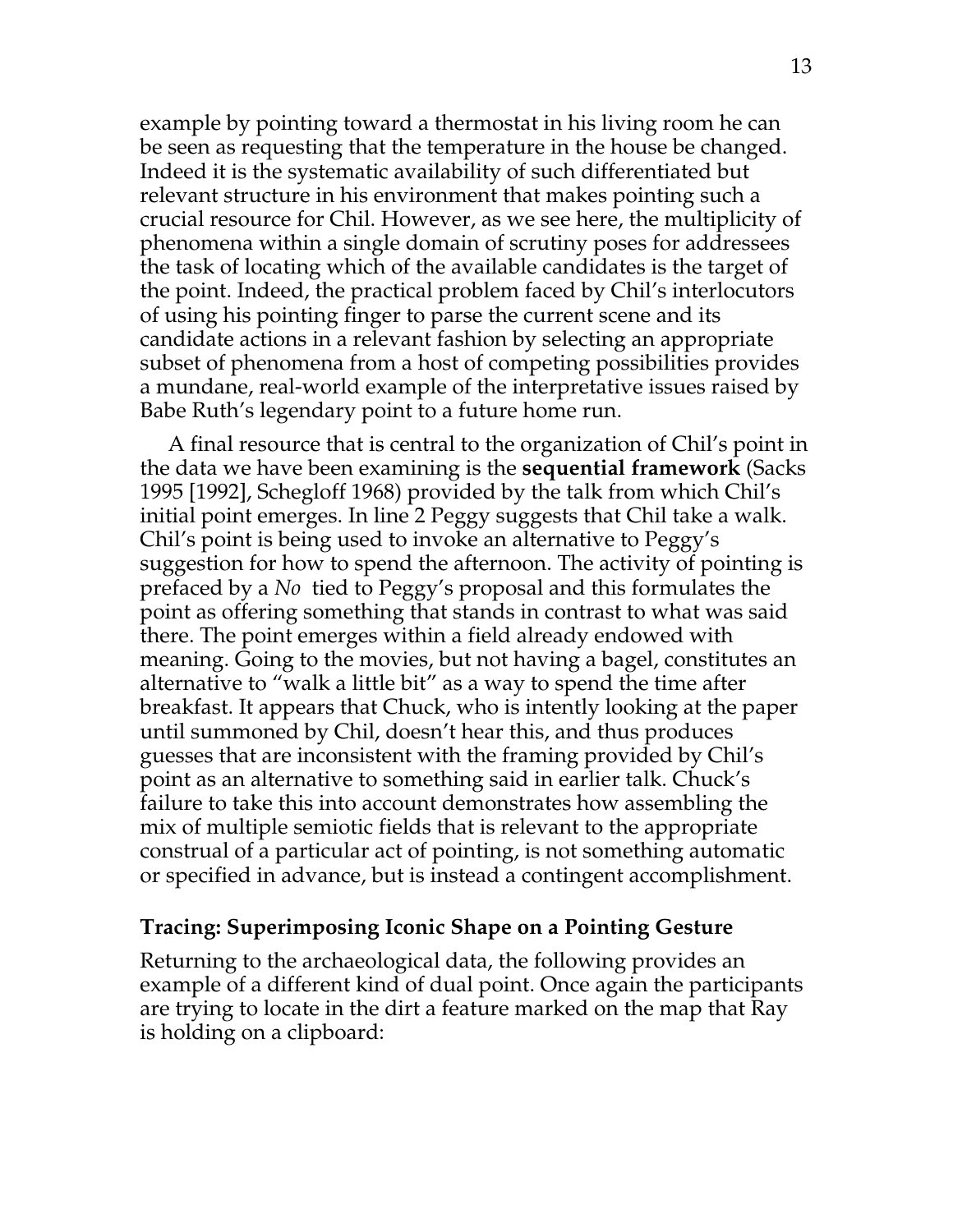

As Ray's utterance begins his index finger is tracing the shape of the feature being examined on the map. He has just solicited Jane's gaze and the finger highlighting a particular spot on the map provides a way of showing her, and probably himself as well, the precise placement and shape of the feature on the map. Ray's index finger remains on the map until the beginning of the word *here*. While speaking *here* he moves his pointing finger from the map to the instantiation of the feature in the dirt. Thus while pronouncing this word he points at two quite distinct, though intimately linked, spaces. Here, rather than doing dual points with separate parts of his body (e.g., gaze and hand) a single moving gesture points toward two quite different spaces both of which contain what is being pointed at. Note that his talk does not formulate what is happening as a moving series of discrete points that targets two contrasting semiotic entities (e.g. the sequence of separate points to different places over *this* and *that* in a phrase such as "It should be on this table, not that one."). Instead what is being pointed at is formulated as singular: "an extra thing". However that "thing" manifests itself in two separate spaces which are treated as equivalent loci for the cooccurring *here* , and which both constitute almost simultaneous (e.g. within the scope and duration of a single monosyllabic deictic term) targets of a single, albeit moving point. Rather than performing primitive reference to a prelinguistic "thing" in the surround, Ray's pointing finger sits at the nexus of a complex process through which the semiotic construals provided by multiple meaning producing systems (semantic structure, the map, seeable structure in the dirt being excavated, the framing of the action provided by Ray's body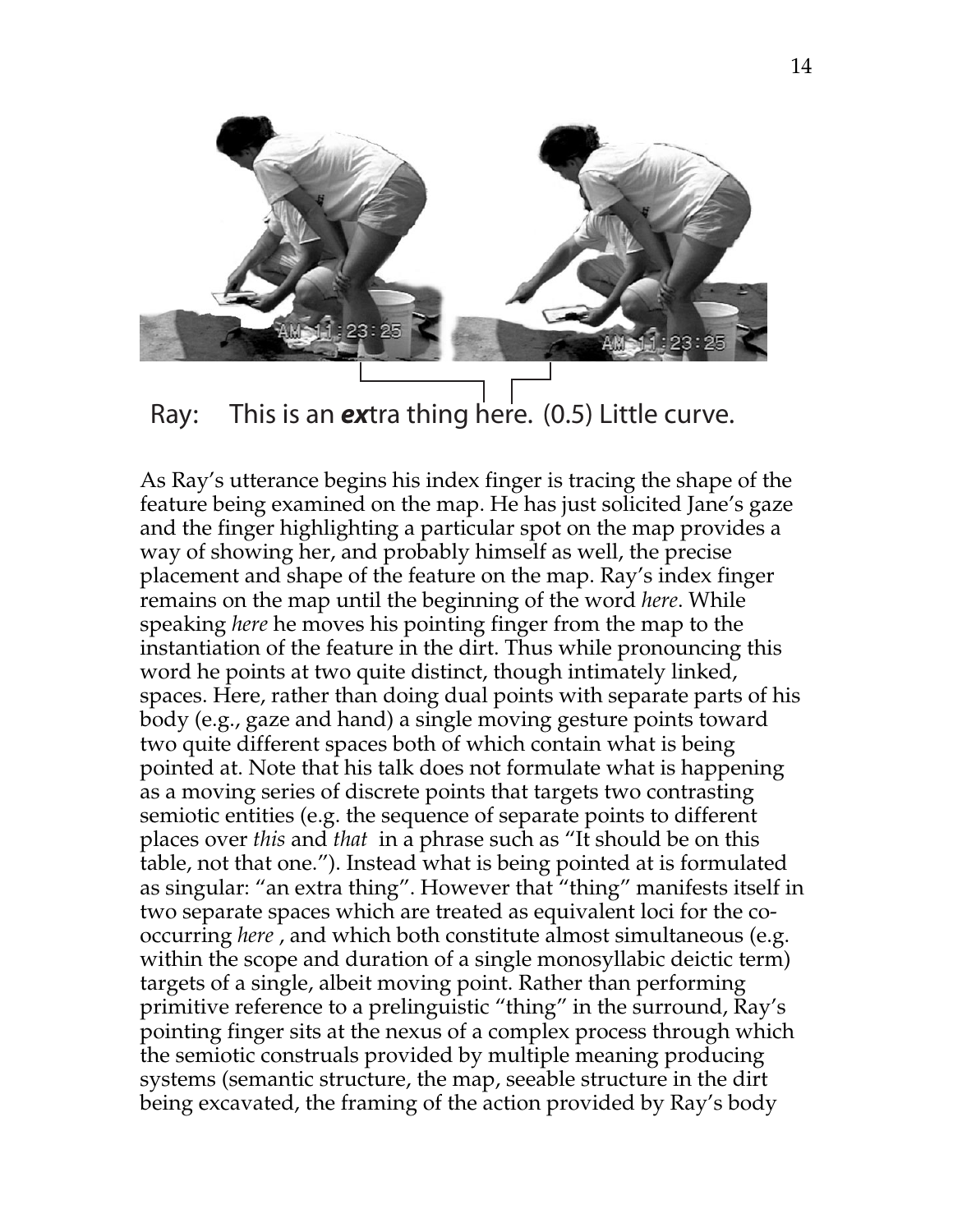and Jane's visible orientation, the encompassing task, etc.) are juxtaposed to each other so as to permit their mutual elaboration in a way that is relevant to the work at hand (e.g. finding the phenomena on the map in the dirt in front of them).

In most typologies of gesture (see McNeill 1992: 76 for a summary) **iconic** gestures and **deictic** (pointing) gestures are treated as separate kinds of gesture. This does not seem to be correct. Pointing gestures can trace the shape of what is being pointed at, and thus superimpose an iconic display on a deictic point within the performance of a single gesture. Instead of using this distinction to separate gestures into distinct classes, it seems more fruitful to focus analysis on an **indexical component** or an **iconic component** of a gesture, either or both of which may contribute to the organization of a particular gesture.

The features that archaeologists focus on typically manifest themselves as irregularly shaped patches of color in the dirt being excavated. Quite frequently an archaeologist will not simply point toward a feature with her finger or a trowel, but instead trace the shape of the feature with a moving point. Thus just before Ray moved from the map to the dirt in the data just examined he traced the shape of the "extra thing" on the map (i.e., moved his finger around the line defining its shape), and then when his pointing finger reached the dirt, again traced a shape while glossing it as "little curve." Through this **tracing** an **iconic representation** is superimposed on the indexical orientation of the point. Note that the *resemblance* between gesture and referent that constitutes iconicity can be specified in terms of the relationship between the gesture and two quite distinct semiotic fields: 1) the semantic structure of the talk; and 2) visible phenomena in the domain of scrutiny being pointed toward. Thus here Ray's tracing movement has an iconic tie to both 1)*curve* in the stream of speech, and 2) the pattern in the dirt under his moving finger. Each of these three construals of what is pointed at contextualizes the others. Most previous work on gesture has focused on ties between the gesture and only one of these fields, the talk. Thus for McNeill (1992: 78) "a gesture is *iconic* if it bears a close formal relationship to the semantic content of the speech" In the experimental situation used by McNeill the entity being described through the gesture, a scene on a cartoon that the subject had just seen, was no longer present. McNeill did recognize the crucial importance of looking not just at the speech, but also the scene being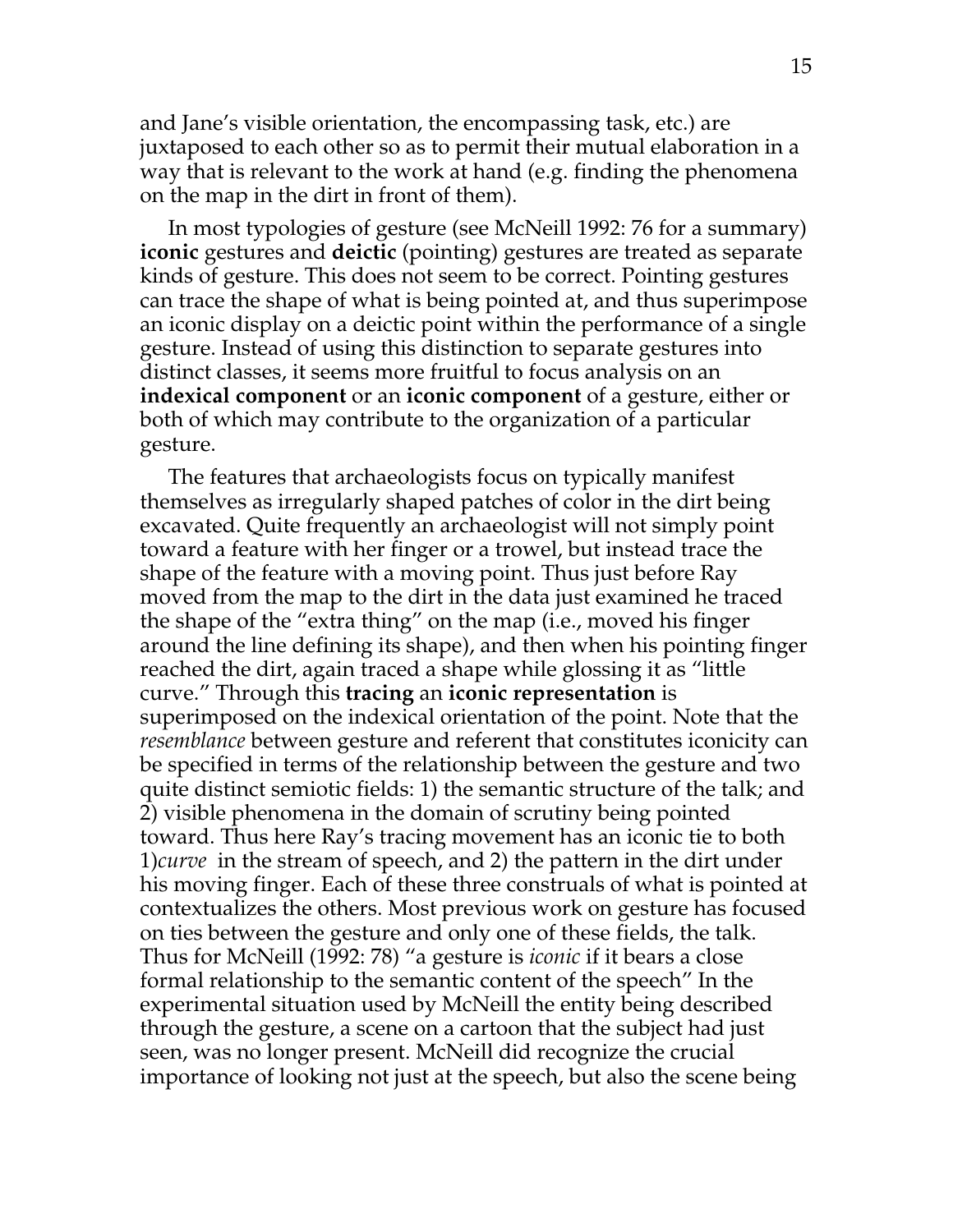described. However, since that scene was not actually present, phenomena such as tracing were inaccessible to analysis.

Tracing has a number of consequences. First, the moving finger and the target of the point are brought into a dynamic relationship in which each is used to understand the other. The activity of pointing continues after reference per se has been accomplished. Second, tracing provides a way of indicating precise information about what is pointed at, such as the exact shape of a color stain in the dirt, that would be difficult to specify through language alone. Third, typologies of gesture have almost completely ignored those that get their distinctive organization from the way in which the gesturing body interacts with other phenomena within a domain scrutiny, e.g. tracing, touches, etc. (but see Streeck 1996a, 1996b for powerful demonstrations of how gesture is tied to its environment and analysis that is most relevant to the points being argued here). However as anyone who has ever attended a scientific talk, a military briefing, a planning meeting, etc., or even looked at a finger smeared computer screen, can testify, such gestures are absolutely central to the way in which the work of the world gets done.

#### **Inscription**

When the act of tracing leaves a mark in the domain of scrutiny it creates an **inscription**. There is an intimate, systematic progression within pointing from tracing to inscription. As she traces the outline of a proposed feature in the air above an a set of color patches, an archaeologist typically holds a trowel, the default tool used to excavate features. When defining a feature (outlining its shape in the dirt as a preliminary to mapping it), the point of the trowel is lowered just enough to cut into the dirt itself so that the tracing movement leaves a mark. The tracing point is thus transduced into a new medium, the dirt, where it leaves an enduring mark: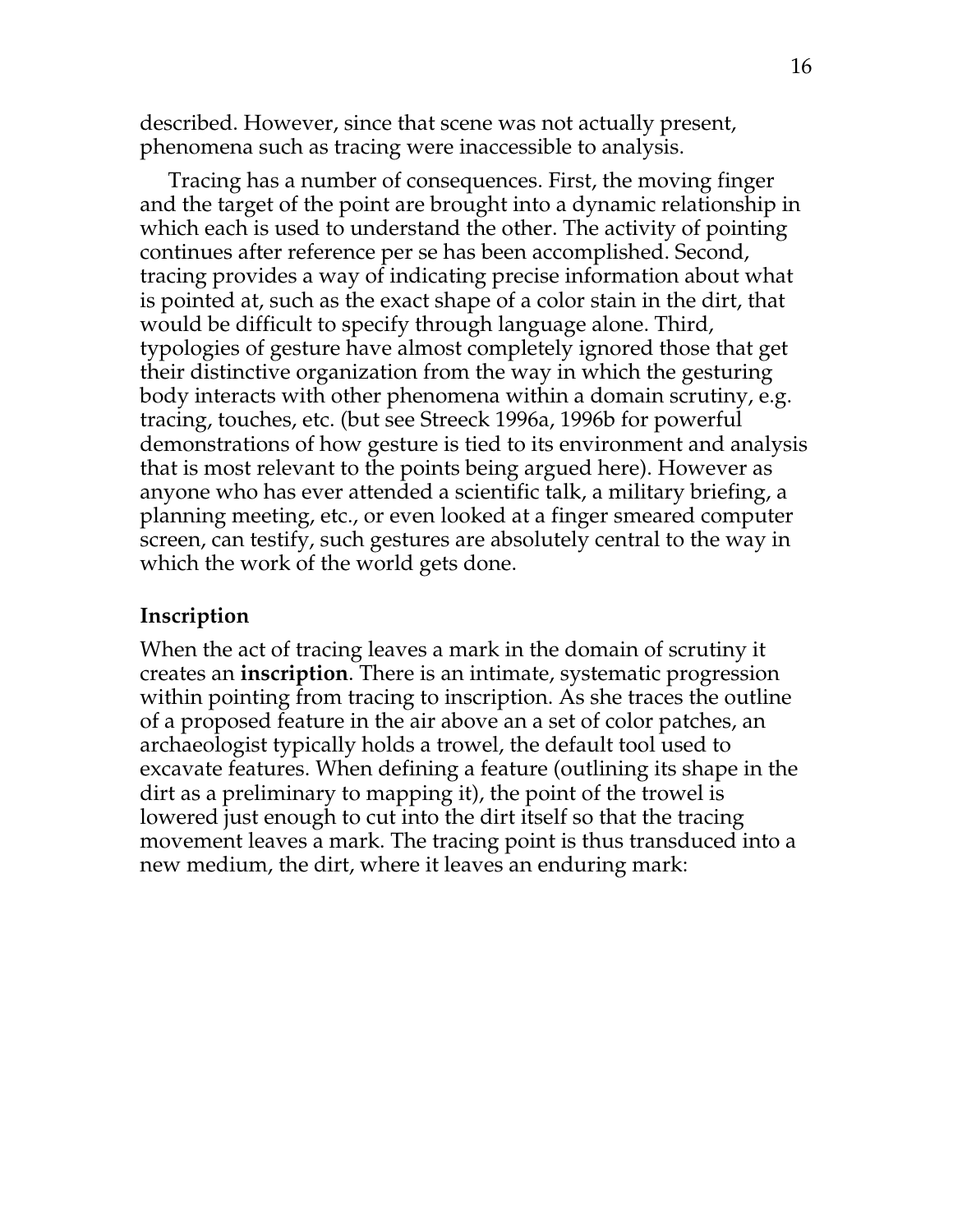

Leaving a visible trace of a pointing gesture within the field being pointed at has a range of consequences. A few will be briefly noted. First, such inscription constitutes a form of **highlighting** (Goodwin 1994), a way of re-organizing a domain of scrutiny in terms of the tasks of the moment. Indeed through inscription the material structure of the domain of scrutiny is transformed through pointing. Second, this can act as a powerful rhetorical move. In the midst of an argument about whether or not a particular set of color patches do in fact provide evidence for a feature, or where the boundaries of a feature should be located, such inscription can lead others to see the shape it delineates as forming the pattern being argued for. Third, such inscription creates a special kind of liminal representation. Unlike what happens when the pattern is further transduced, say into a map, here the representation and the entity being represented coexist within the same perceptual field, and thus remain in a state where each can be used to judge the other. Fourth, by virtue of the way in which the original pointing action now has a new physical and temporal existence, new forms of mediated action become possible. In the following a young **s**tudent, **S**ue, is defining a feature under the watchful eye of her **A**rchaeology professor, **A**nn (i.e., to help the reader easily see who is who in the transcripts the name beginning with **S** is a **s**tudent, and the name beginning with **A** is a senior **A**rchaeologist). Immediately after Sue finishes her inscription Ann moves her own pointing finger just to the side of the student's line, and traces a slightly different path: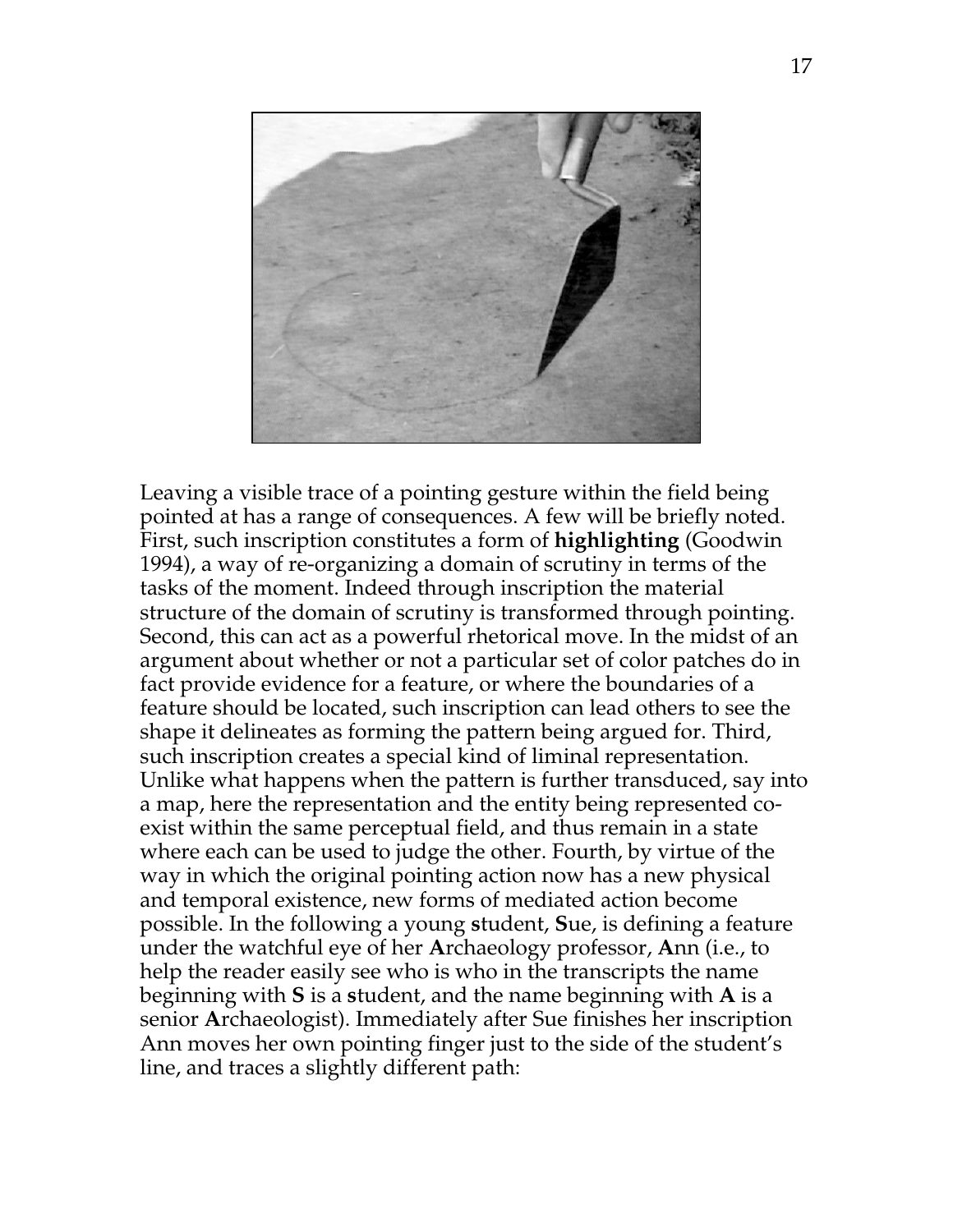

| Ann: | En I- I would'a put it                                   |  |
|------|----------------------------------------------------------|--|
|      | a <i>ti:ny</i> bit out there.                            |  |
|      | (0.2)                                                    |  |
| Ann: | But <i>tha</i> t's no big deal.                          |  |
| Sue: | °Okay.                                                   |  |
|      | (0.5)                                                    |  |
| Ann: | But do you <b>see</b> : *hhh uhm                         |  |
|      | (0.6)                                                    |  |
| Ann: | Right there.                                             |  |
|      | (1.5)                                                    |  |
| Ann: |                                                          |  |
| Sue: | $\bigl[$ Okay.<br>$\bigl[$ I didn't see that one at all. |  |

Here one person's pointing finger is carrying on a dialogue with the trace of another's gesture inscribed in the dirt. The inscription provides a precise record, enduring in time, that the professor can use to evaluate the work-relevant seeing of her student. In turn, within this public field of visible, meaningful action, the student can see how the professor would organize the very same materials that she has been working with. Inscription here provides an arena within which the judgments required to perform the practices used to constitute the phenomena that define the work of a community (e.g. the mapping of features within archaeology) can be publicly calibrated.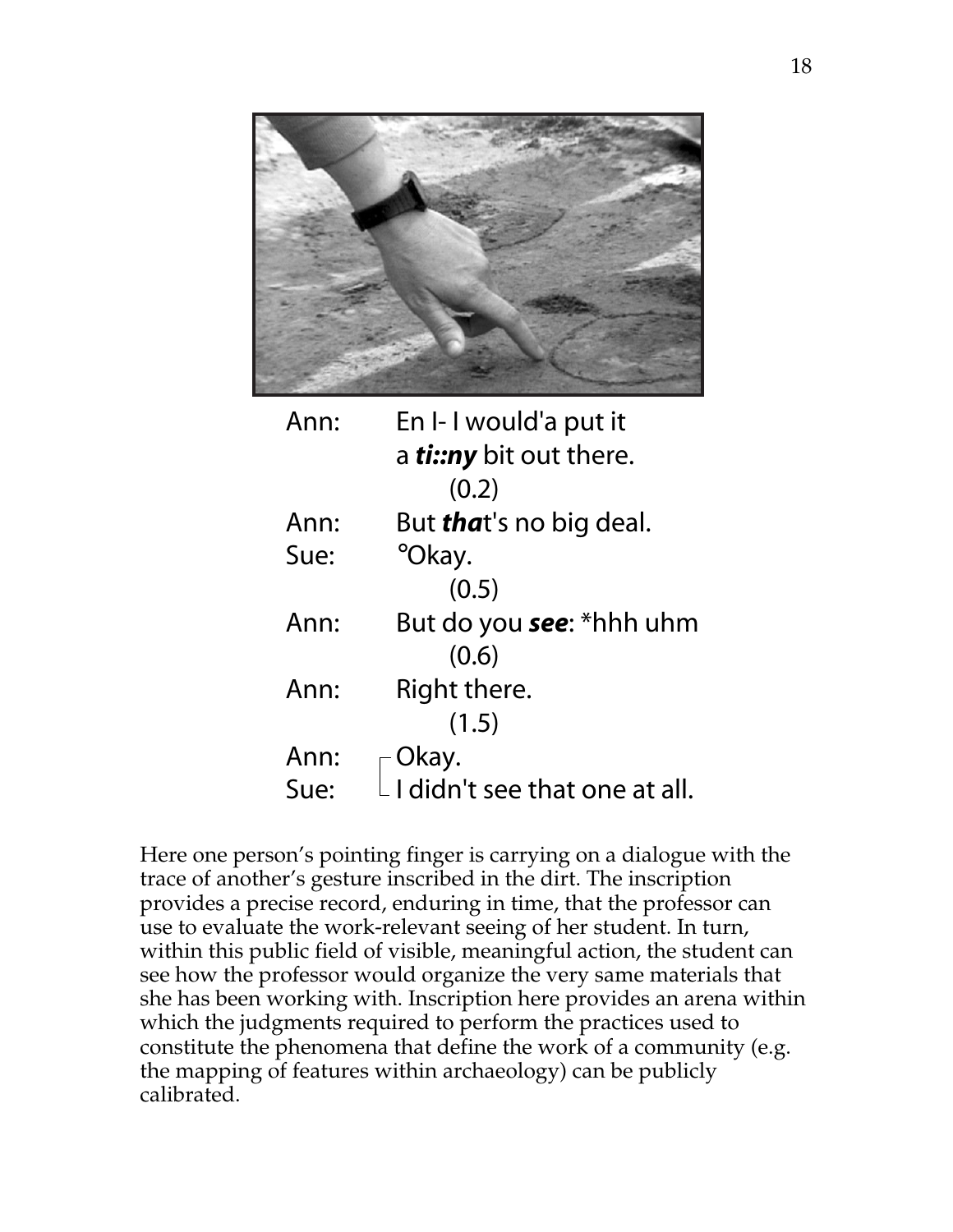# **Progressive Reformulation Through Changing Points to a Common Target**

Inscription provides a particularly clear example of how pointing can transform features in the domain of scrutiny being pointed at, and of how this might be relevant to the social organization of the embodied practices that constitute the work of a profession. However such transformations can be accomplished in other ways as well, for example through the semantic construals that accompany a series of linked points. In the following the same patch of color stains in the dirt is described in three different ways: 1) as a **problem area**; 2) as a **stripe**; and 3) as a **plow scar**. Each of these terms formulates what is being pointed at in a quite different way.

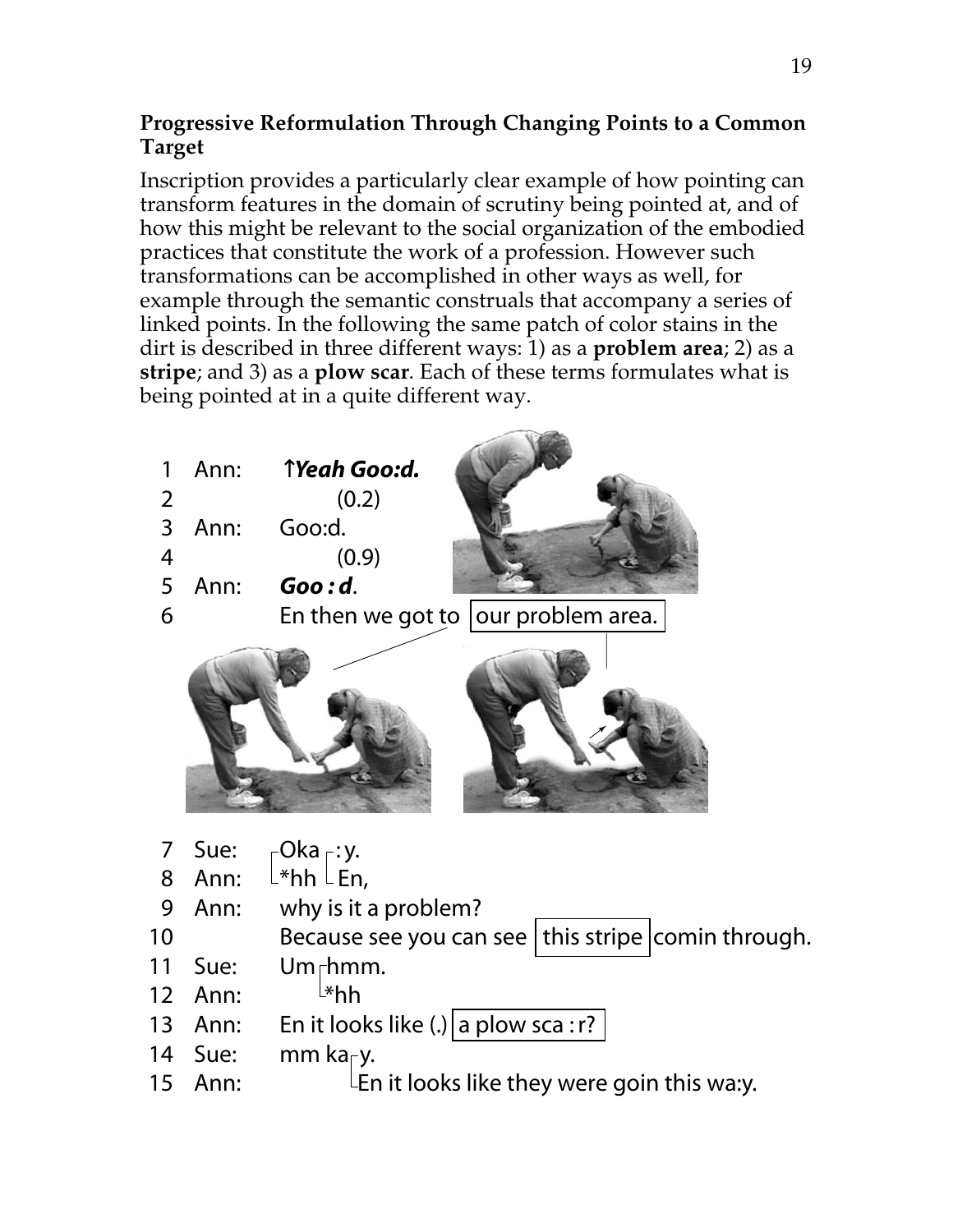#### *Pointing as Action*

The formulation of the space being pointed at as a **problem area** in line 6 is linked to a number of different action frameworks, and moreover this is done not only through talk, but also through the precise way in which Ann's point here is done. As the sequence begins Sue is tracing the outline of a feature, a postmold. In lines 1-5 Ann is intently scrutinizing Sue's moving trowel while praising her performance. Ann's point in line 6, and the statement about arrival at the problem area that accompanies it, are not sequenced to actions in other talk, but instead occur precisely at the moment when Sue's trowel is about to extend the inscription into the space being formulated as a "problem area." The arm movement which brings Ann's point to the space being indicated almost touches Sue's moving trowel. When this happens Sue quickly retracts the trowel, and thus stops tracing. Indeed, if the sequence is viewed without sound it looks like Ann's pointing movement has the effect of pushing Sue's hand away. The possibility that Ann might be attempting to stop Sue from continuing further is quite consistent with the formulation of the space being pointed at as a **problem area**, e.g. because of the disturbance intruding into the postmold, it's outline shouldn't be traced until it is examined more carefully. The past tense and distal temporal deictic used in line 6 also project that the ongoing action being observed in lines 1-5 has come to some type of completion (e.g. not "And **now** we **get** to our problem area" but "And **then** we **got** to our problem area"). In brief, in addition to indicating a relevant space, the embodied performance of Ann's point constrains Sue's ongoing action in a manner that attends to the temporally unfolding configuration of activity and task-relevant graphic field, e.g. it stops the tracing at the place where it enters the problem area. Note how this action depends upon Ann's point being simultaneously contextualized by an array of different semiotic fields. Thus in addition to indicating a target in a particular graphic field that is shaped as a domain of collaborative scrutiny through both the joint visual focus of multiple participants and the work being performed there, it also functions as a visible action within the current participation framework by intruding into the line of orientation being sustained through Sue's gaze and moving hand. Simultaneously Ann's point constitutes a particular kind of move within the encompassing activity of outlining a feature. The force of that move as something designed to terminate an ongoing action is further specified by the grammatical organization (e.g. past tense)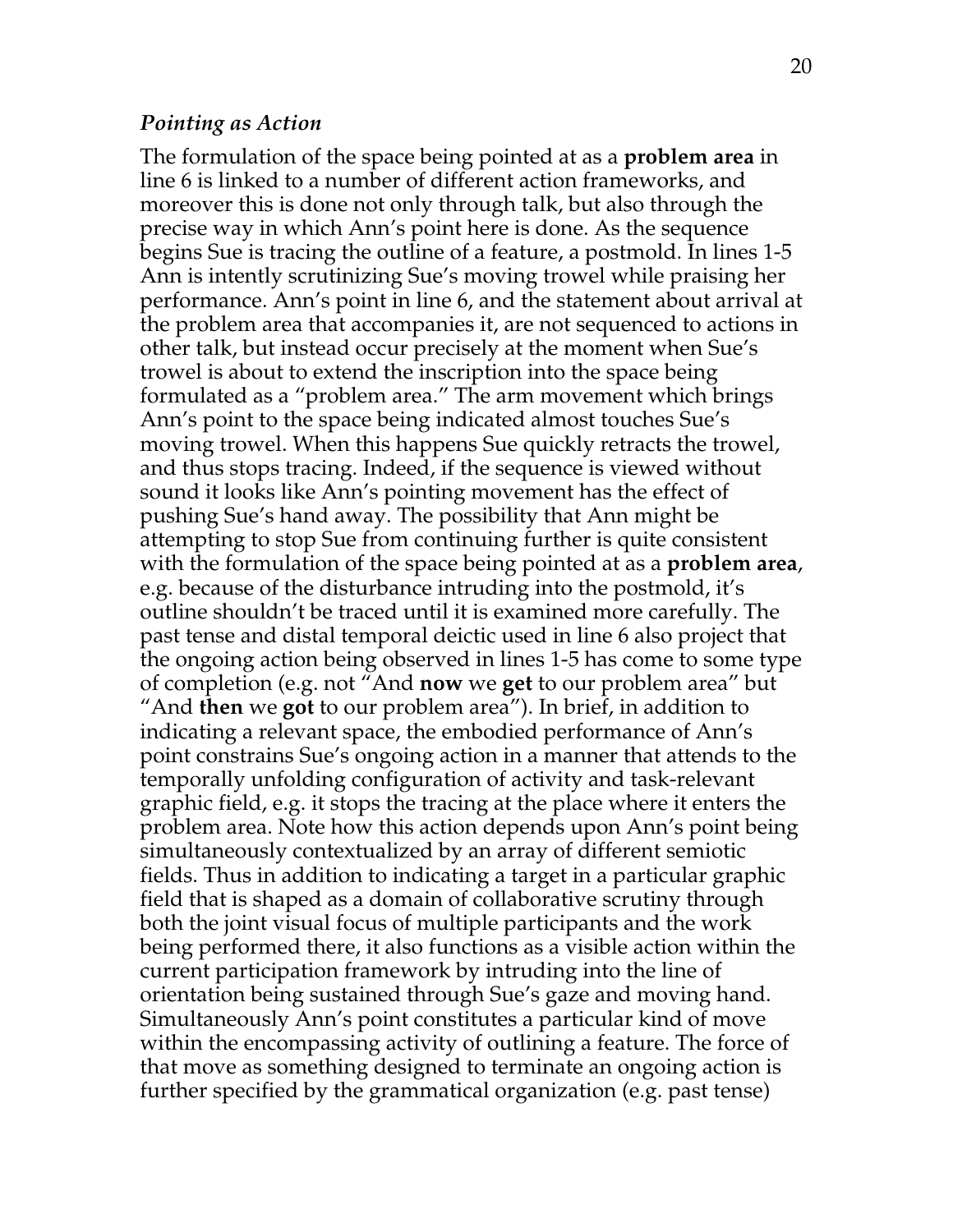and semantic structure ("problem area") of the talk that co-occurs with the point.

#### *Learning to See as a Professional Through Pointing*

The ensemble of action in line 6 orients not only to the course of action it emerges from, but also looks forward by the setting the agenda for a future course of action. The term "problem area" constitutes a *prospective indexical* (Goodwin 1996: 384). Though the space being pointed at is characterized in a particular way, the nature of the "problem" with it is not specified. What precisely that consists of is something to be developed in subsequent interaction.

Ann immediately instructs Sue as to why this space should be seen as a problem through an ensemble of coordinated talk and pointing. As she asks in line 9 "Why is it a problem?" her hand moves from right to left over the color patches that will be described in line 10 as a stripe. This gesture both anticipates and puts her body in position for the semantic and gestural exposition of this same line of patches that will occur in line 10. As her hand starts this gesture it switches from a pointing index finger to an inverted **U** shape. The area between the **U** seems to mark the width of the color patches that will later be described as a "stripe." Though the talk in line 9 does not yet offer a solution to the question it poses, both the place where that solution will be found, and some of the semantic features that will be used to characterize it (e.g. a long, straight extended space with seeable width, i.e., some of the defining features of a "stripe") are already being made visible with Ann's gesture.

Though the gesture in line 9 begins right at the place where Sue is gazing, she does not follow Ann's hand as it moves out of her line of vision to point toward a place outside their current viewing area. Ann, however, treats the gesture she is about to make as central to the exposition she is giving her student and calls for her to look with an explicit "see" in line 10. Immediately after this Sue looks toward Ann's point. Once Sue's gaze has been obtained Ann sweeps her index finger in a long line over the dirt tracing the shape of the color stain while characterizing the entity being pointed at as a "stripe." This stripe is treated as something that can be readily seen and recognized. Thus Ann explicitly says to her addressee "you can see this stripe coming through." This unproblematic visibility of an entity of a particular type is made possible through a range of resources, including the shared public space that is being pointed at, the work that Ann has just performed to ensure that Sue is looking right where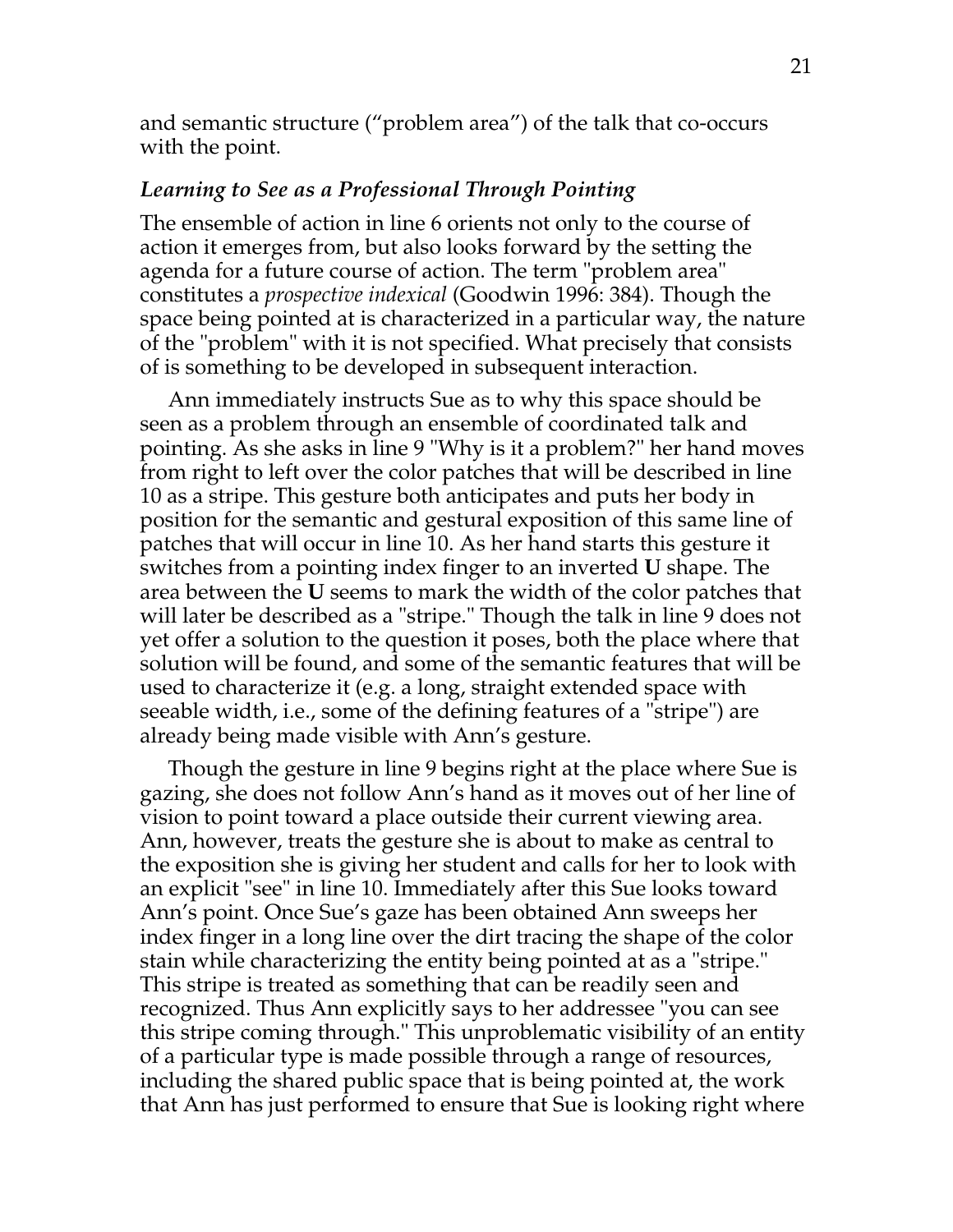she is pointing, and the way in which the term "stripe" is lodged within a descriptive frame of reference that can be applied generically to particular types of patterns on diverse visible surfaces from paintings to jackets to landscapes. It offers a neutral characterization of structure being treated as clearly visible on the surface being examined. Note, however that it is not at all clear that Sue would have seen, recognized or focused on this pattern without Ann's exposition. The combined activity of description and pointing has made salient and relevant to the activities of the moment a particular kind of entity that is now clearly positioned in front of them.

After Sue acknowledges this in line 11 Ann, in line 13, describes this same pattern in a quite different way : "En it looks like (.) a plow sca:r?" Instead of offering a neutral description of phenomena being treated as clearly visible on the surface being examined, this new characterization of the color stain proposes a theory about no longer visible agents or processes that might have caused such a pattern, i.e., the stripe was made by a plow moving through the dirt. The weakened epistemic status of this characterization is marked with the phrase "it looks like".

## *Pointing as Demonstration*

In line 15 the properties of the plow scar are further elaborated through a new, quite different, combination of talk and gesture. Ann holds her hand in a loose cup shape, with fingers facing to her left, i.e. toward the line formed by the color stain, and moves the hand from right to left over the space she's just described as a plow scar. As she does this she says (line 15) "En it looks like they were goin this way."

13 Ann: En it looks like (.) a plow sca : r?

14 Sue: mm ka<sub> $\Gamma$ </sub>y.

15 Ann: En it looks like they were goin this wa:y.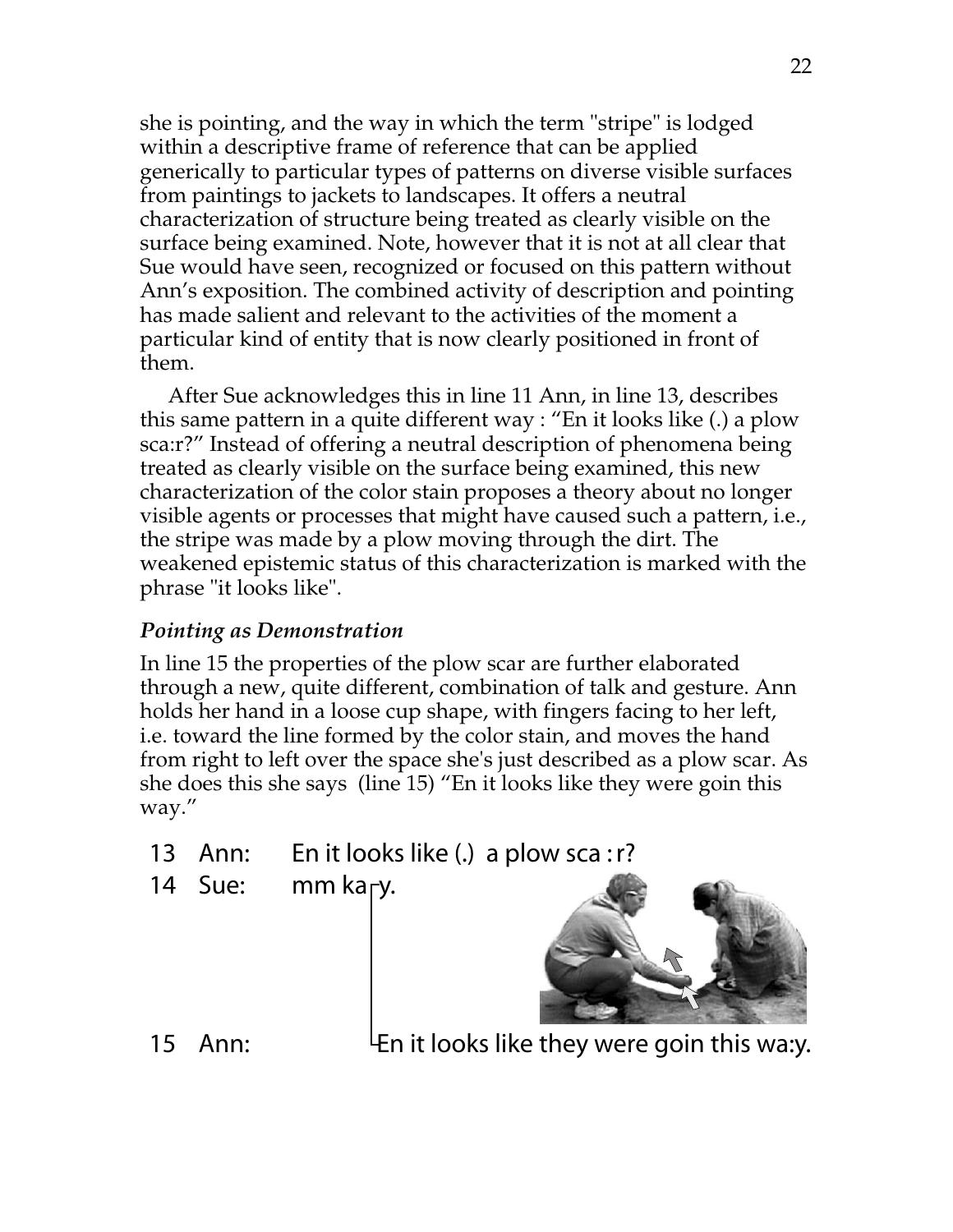This gesture, which makes visible the direction and motion of the plow, is quite different from the earlier pointing gestures. In those a pointing finger led the eye of the addressee to something beyond the finger: the dirt being pointed at. Here the moving hand is itself the focus of vision, and what is being referred to and characterized is not the dirt, but the motion of the invisible plow "going this way." This is indicated by not only the term "way" as the complement to the deictic term "this" indexing the gesture, but also by the new hand shape which no longer points to the dirt below it, but instead focuses gaze on the hand and the direction in which it is moving. This gesture is still a form of pointing, only now what is being pointed at, and demonstrated through the pointing motion, is a direction rather than a specific place in the dirt. Though not being pointed at, the dirt being explicated remains a most relevant constituent of the field of action that provides the gesture with its visible intelligibility, as demonstrated through the way in which the hand moves right above the stripe. Like the liminal inscribed outline of a feature traced within an amorphous patch of color differences, the moving hand and the seeable structure in the dirt beneath it mutually elaborate each other while both are further construed by the talk that accompanies the gesture. Though what is being described occurred long ago, that past event is not a self-contained narrative bubble, but instead something that can only be perceived by attending to specific phenomena in here and now. The current scene, and specifically the visible structure in the dirt under Ann's moving hand, interpenetrates the narrated past. Indeed what Sue is being taught through the web of action invoked through this pointing is how to see the past in the present, by looking at its visible traces through the eyes of an archaeologist.

What has been seen so far in this sequence provides further support for the argument that what is being indicated with a pointing gesture is not a simple place or space, but a complex semiotic object constituted through the mutual conjunction of multiple meaning producing systems. Here the same spot in the dirt is constituted as a series of quite different kinds of entities through changes in the semiotic fields within which the point is embedded. While this is most clearly demonstrated through changes in semantic frameworks (*problem area* ⇒ *stripe* ⇒ *plow scar*), it is also constituted through relevant changes in the practices of pointing, such as the different hand shapes and movement patterns that distinguish a point toward the stripe from a demonstration of the plow moving through the dirt.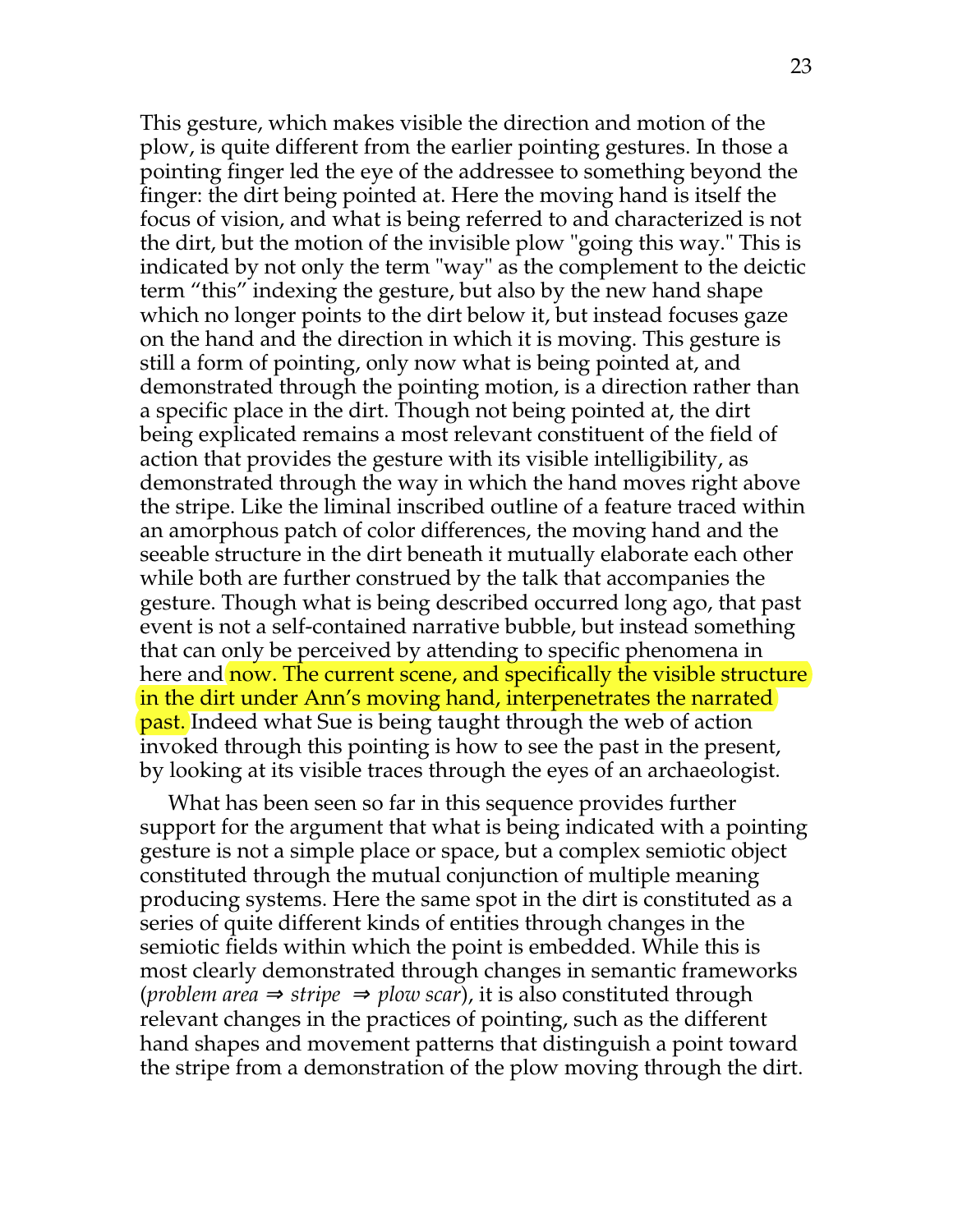Pointing fingers, semantic categories, and the patch of dirt that constitutes the domain of scrutiny continue to elaborate each other as the sequence unfolds further. The inferential status of the plow movement, the way in which a viewer must see in the dirt evidence for a no longer visible event, provides the point of departure for another explication sequence by Ann beginning with another "Wh:y" in line 18. The feature being examined manifests itself as a dark circular patch in the midst of the surrounding orange dirt. By using her finger to point to different places in the dirt Ann demonstrates how the plow pulled orange dirt into the dark feature as it entered, and then pulled dark dirt into the surrounding orange field as it exited the feature. What can be seen in that field changes as her pointing finger now indicates specific sections within what had earlier been treated as a single entity, the stripe, while focusing on the relationship between the stripe and the dirt surrounding it. The color terms in Amy's talk construe what is being looked at in particular way, while simultaneously the seeable pattern her talk and finger instruct the addressee to see provides evidence for the argument being made about the movement of the plow scar.

This act of locating something in a complex visual field, and thus dividing that field into a salient figure against a more amorphous ground, while using the semantic resources of language to construe what is to be seen there can have enormous rhetorical and political consequences. In the trial of the Los Angeles policemen who beat Rodney King the pointing finger of a witness defending the policemen shaped what could be seen on the videotape of the beating in a way that led to the acquittal of the policemen. By pointing to Rodney King, indeed touching his image on the screen, the witness established Mr. King's actions as the focal event in the scene, while the policemen who were beating him faded into the background (see Goodwin 1994 for more extended analysis of this process). Simultaneously the witness used semantic categories such as "aggressive" to formulate Mr. King as the instigator rather than the recipient of the violence in progress. The power of pointing to structure what is to be seen in a domain of scrutiny transformed the tape that had led to the policemen being charged with a crime into the evidence that exonerated them.

In the plow scar data through a sequence of pointing elaborated by other semiotic systems Sue is being taught to not only see in a complex visual field the entities that constitute the working environment of her profession, postmolds for example, but also to see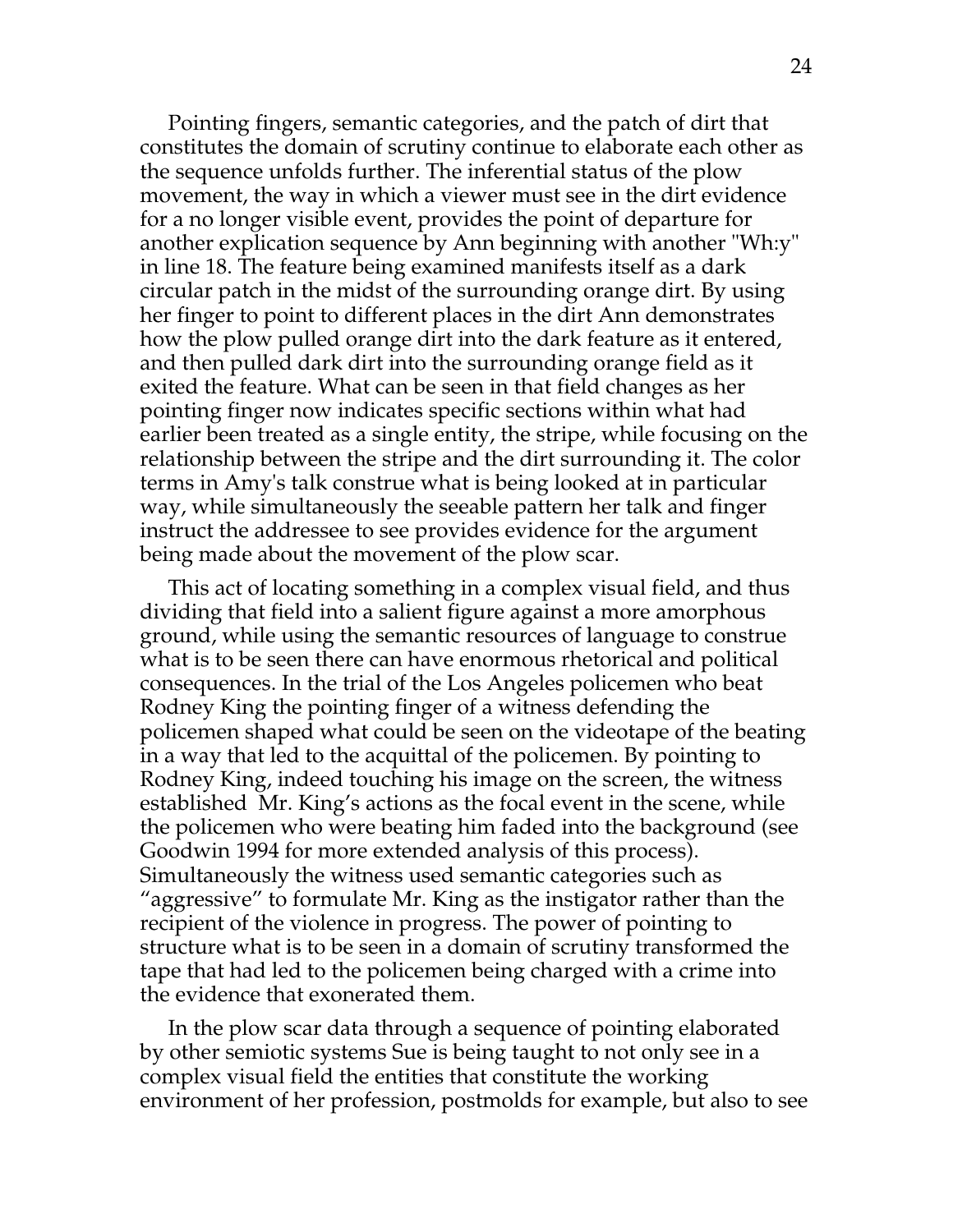such entities as embedded within a complex layering of space and time. The native American postmold which is the focus of her current work is to be seen as something deformed by the work of later farmers. Moreover by attending to the patterning of color in the dirt Sue can even figure out what direction that plow was moving. Such seeing is not available to just any speaker of English. I can't do it. However, being able to see the world in this way is central to what it means to be an archaeologist. Such seeing is publicly organized constitutive feature of the profession or archaeology. Through the act of pointing the senior archaeologist is able to juxtapose in a workrelevant fashion the visual field being scrutinized, the dirt that constitutes the primordial ground for all subsequent archaeological theory, semantic categories for describing and locating relevant entities within that field, and seeable evidence for the processes that shaped what can now be seen. Ann's moving finger weaves together into a single coherent package two semiotic modalities — visual fields populated by structured phenomenal entities, and language in a way that is central to the cognitive organization of her profession.

## *Collaborative Pointing*

Crucial to the instruction that is occurring here is shared orientation to seeable action in a publicly observable space. Ann can see what Sue is doing and judge its correctness. However, so far Sue has simply listened to Ann's explanations. How could she actually demonstrate her understanding of what's she's just been told? One way is through **Collaborative Pointing**. As Ann moves to the plow's exit from the feature in line 26 Sue both vocally anticipates what Ann is about to describe, and uses her own trowel to point to what Ann is about to show her.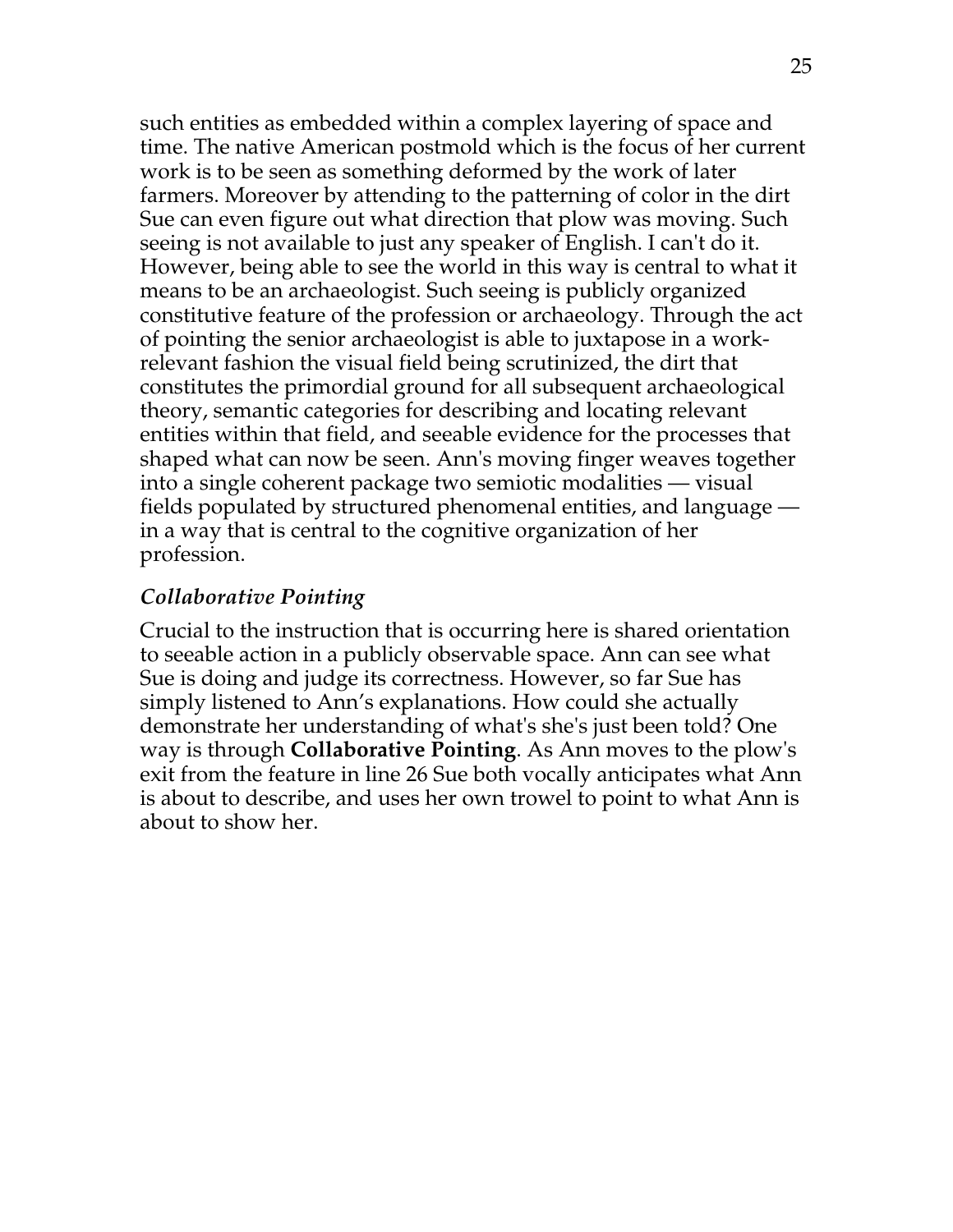

Through the collaborative pointing in line 27 Sue publicly demonstrates her ability to independently find in the dirt the phenomena that are the focus of their discussion. Ann treats what has happened as just such a demonstration, and moreover one that is correct. As soon as Sue's hand finishes its point Ann looks away from the dirt to Sue and says "Yeah".

Stephen Tyler (1995: 569) has noted critically that, despite much current interest in the body, quite frequently actual analysis "offers little more than expressions of faith and evidence of the continuing hold of Cartesianism on our minds, for the idea of embodiment is little more than an unthinking ego, constructing itself out of its own body in lonely isolation from all other bodies." By way of contrast, central to the organization of archaeology, and most other scientific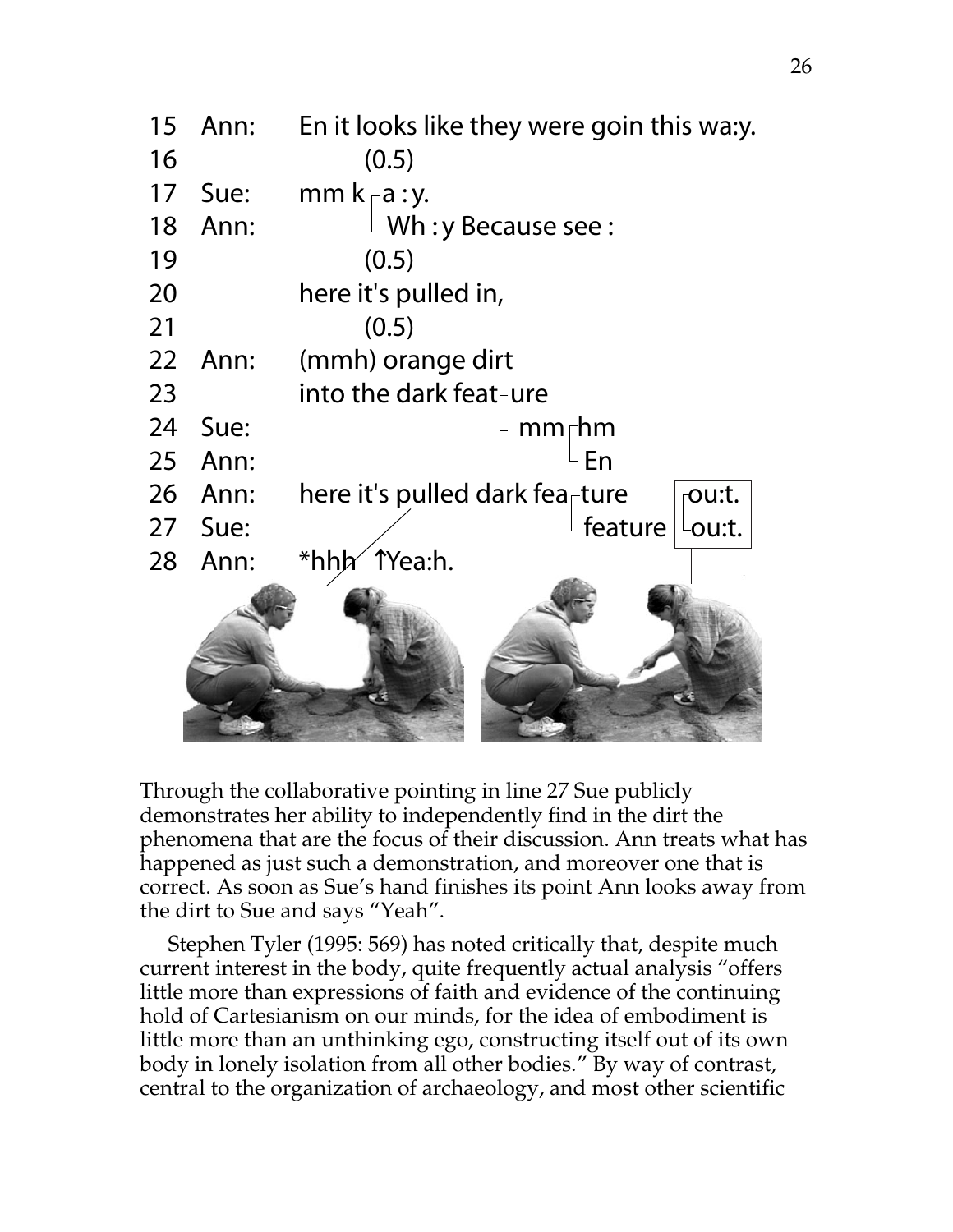disciplines, is embodied practice as something that is not only visible to others, but an accountable form of social organization in its own right. Sue's ability to see archaeological structure in the dirt, and to transform what she sees into data through the embodied craftwork of excavation (e.g. the art of using a trowel, feeling through it, listening to the sounds it makes as it scrapes different kinds of soil, tasting dirt to determine its consistency, etc.) cannot be appropriately analyzed from a perspective that focuses on her body in isolation (e.g. as a psychological or physiological process of perception). Instead her ability to reliably locate features is lodged within the practices that constitute archaeology as a profession. The data being examined here shed light on how such seeing can be organized and calibrated through specific interactive structures. The cluster of semiotic fields woven into a coherent, temporally unfolding interactive activity through Ann's pointing publicly links specific structure in the dirt to the categories of phenomena that are relevant to the successful accomplishment of the task of excavation (features, disturbances such as plow scars, etc.). By virtue of the unfolding temporal organization of this process Sue can not merely claim, but actually demonstrate understanding, by pointing toward something that Ann has projected in her talk but not yet pointed at. Collaborative pointing thus constitutes an elegant solution to the problem of how to mutually demonstrate that each participant can independently parse a complex visual field into the specific phenomena that are relevant to the accomplishment of the task at hand. The embodied practices of separate bodies are thus constituted as interdependent components of a single multi-party interactive field, one that includes as well those features of the surround that are consequential to the organization of the current action. The following provide additional examples of collaborative pointing:

Ray: En yeah we've got one here in the *midd*le

Jane:  $\Box$  Oh wh $\Box$  ich is tha:t one. Ray:  $\mathsf{L}$  Which is this one.

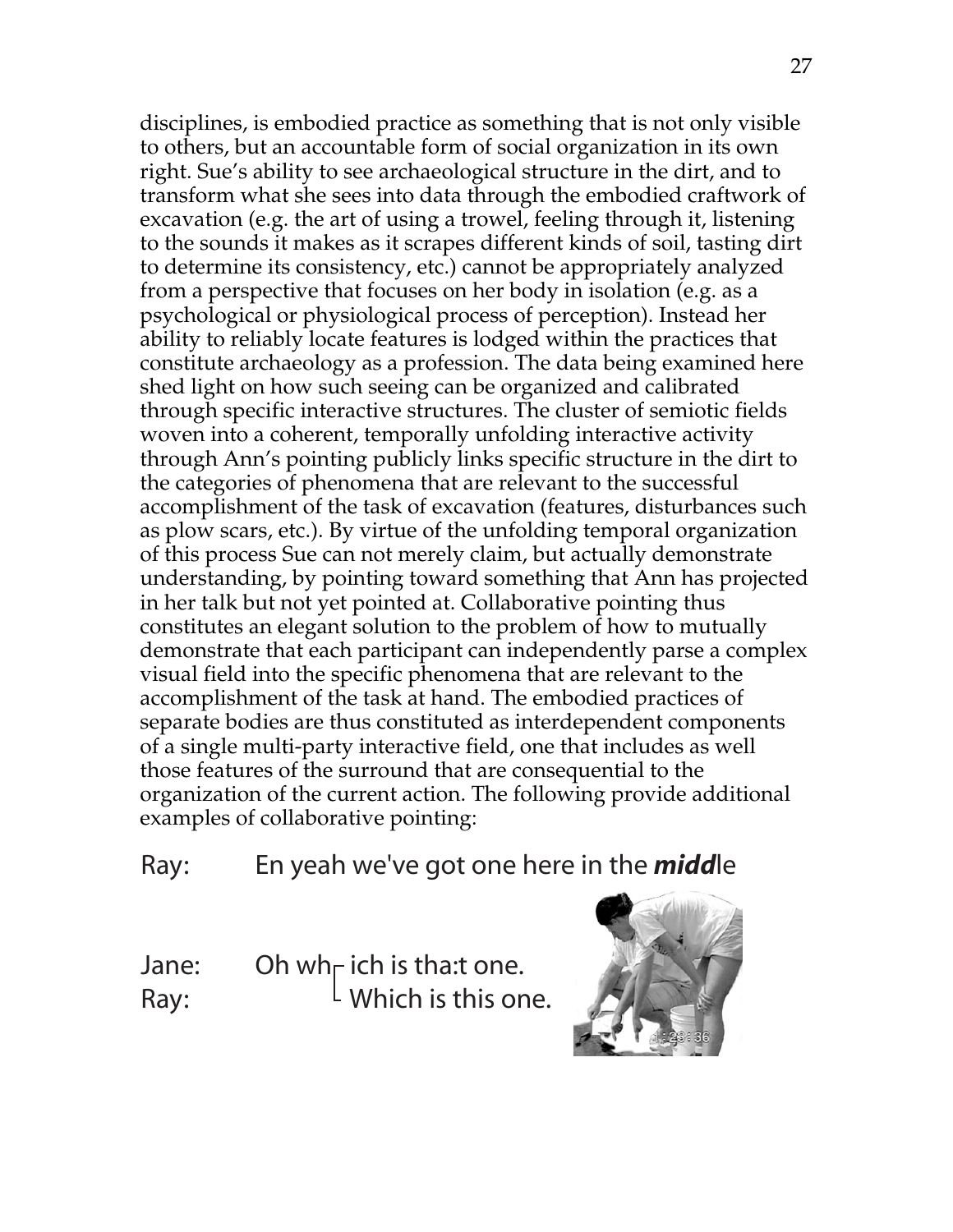| Sue:<br>Gail: | *hhh<br>(0.3)         | Right (0.7) there jus sort of <i>circling</i>                                            |
|---------------|-----------------------|------------------------------------------------------------------------------------------|
| Gail:         | Yea:h.                |                                                                                          |
| Sue:          |                       | Do you see:, $\boxed{\text{r:right}}$ t ta <b>he:re.</b><br>$\left[\text{Right} \right]$ |
| Sue:<br>Gail: | Yeah.<br>TYeah Goo:d. |                                                                                          |

Ann:  $=$  see what direction the pl<sub> $\Gamma$ </sub> ow was going. Sue: A state of the state of the state of the state of the state of the state of the state of the state of the Ann: \*hhhh ummm, (0.5) Ann: By figuring that out.= =Like okay it brought, this color  $\vert$  rinto that color = Sue: <u>Chamage</u> (there Ann:  $=$   $|=$ en that color into that colo<sub> $\Gamma$ r</sub>. Sue: the monotonical contract of the contract of the monotonic contract of the monotonic contract of the monotonic contract of the monotonic contract of the monotonic contract of the monotonic contract of the monotonic con Ann: Okay.

In all of these examples the gestural activity of collaborative pointing is elaborated by talk demonstrating a congruent understanding of what the other is pointing at. Thus in the last example after Ann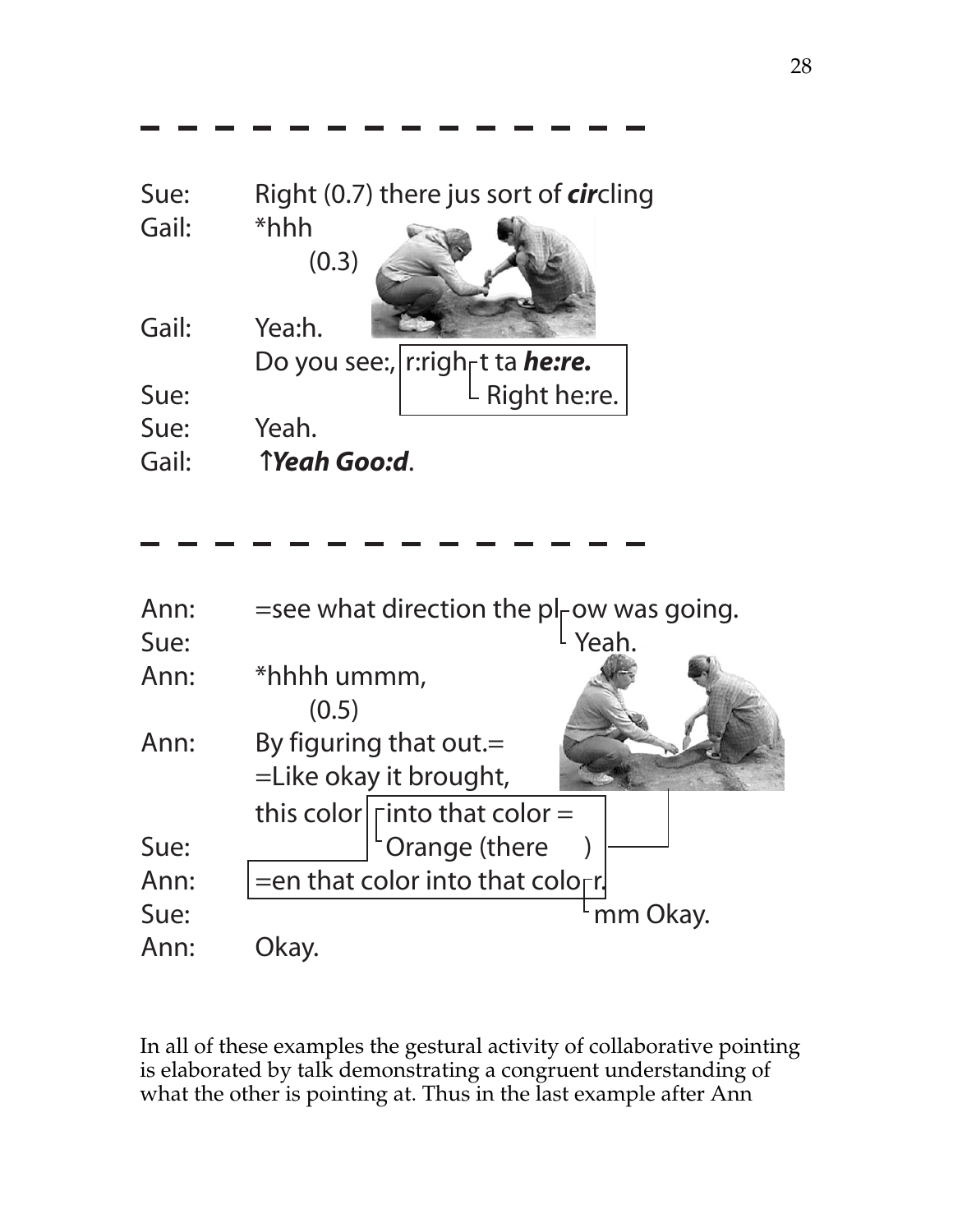specifies the particular color that Sue has just glossed as "this color" and in the two other examples the overlapping talk being produced by the party performing the collaborative point is a version of what the other is also saying. In these examples we see how pointing provides resources for organizing as visible, public, interactive phenomena the specific embodied practices (such as the ability to see relevant events) that constitute the work of a profession.

#### **Conclusion**

This paper has attempted to demonstrate that pointing is an inherently interstitial action, something that exists precisely at the place where a heterogeneous array of different kinds of sign vehicles instantiated in diverse semiotic media (the body, talk, phenomena in the surrounding scene, etc.) are being juxtaposed to each other to create a coherent action package. The heterogeneity of phenomena implicated in even a single act of pointing poses a range of methodological and theoretical problems, and indeed an enormously successful strategy for analysis has involved ignoring the structural diversity of multiple semiotic fields by isolating relatively independent, self-contained subsystems for study (e.g. language, space, gesture, etc.). Why then study pointing? A primordial site for the organization of human action, cognition, language and social organization consists of a situation within which multiple participants are building in concert with each other the actions that define and shape their lifeworld (for example excavating an archaeological site, playing baseball, making plans for the day after breakfast, etc.). In this process they make use of both language and the semiotic materials provided by their setting (tools, objects sedimented with meaning and activity, culturally defined spaces such as playing fields, kitchen tables, maps, structure visible to an archaeologist as color differences within a patch of dirt, etc.). The issues posed for the analysis of action in such a setting involve not simply the resources provided by different semiotic systems as selfcontained wholes, but also the interactive practices required to juxtapose them so that they mutually elaborate each other in a way relevant to the accomplishment of the actions that make up the setting. Pointing provides an opportunity to investigate within a single interactive practice the details of language use, the body as a socially organized field for temporally unfolding displays of meaning tied to relevant action, and material and semiotic phenomena in the surround. Looking at these issues in a different way the semantic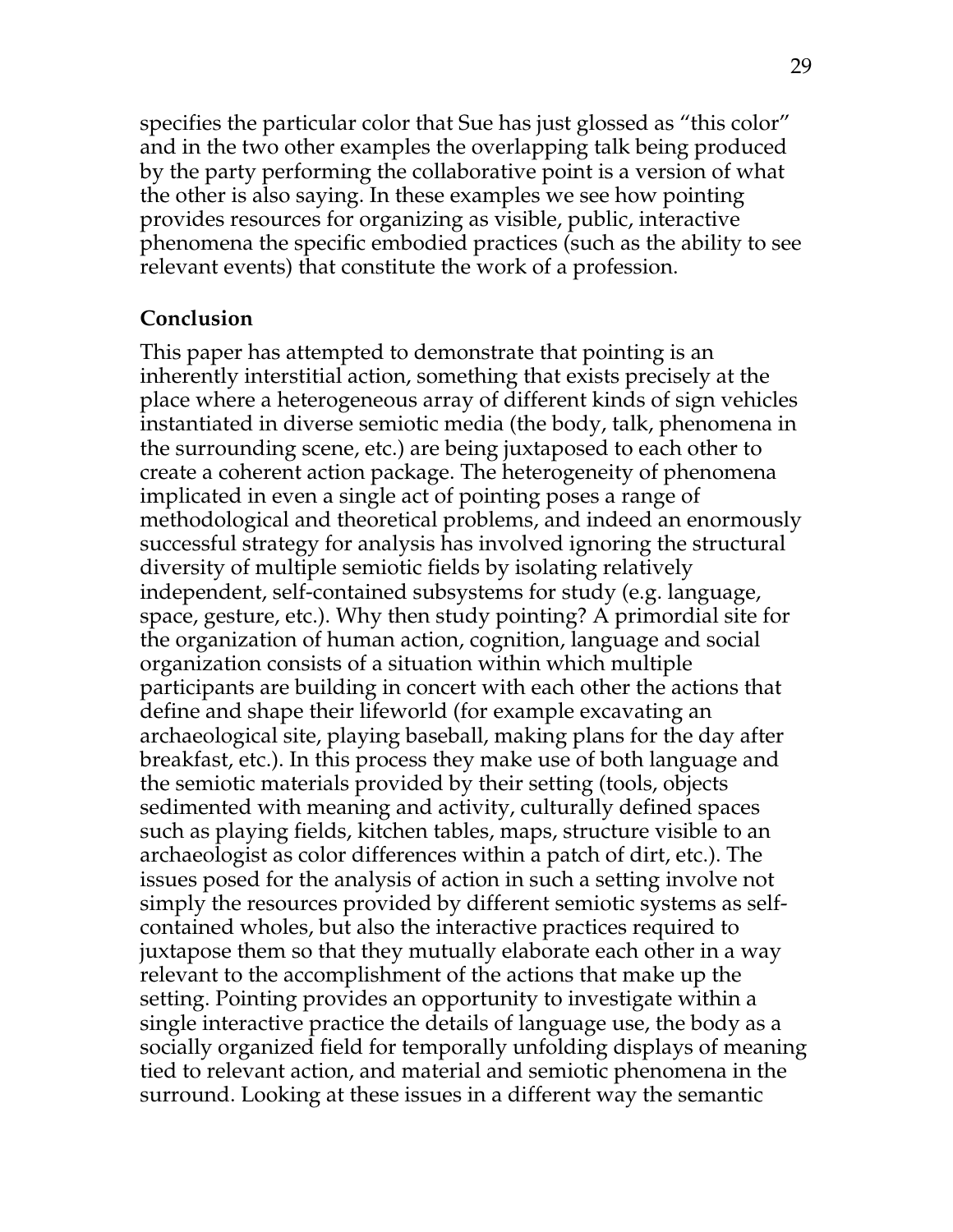system of a language would be extraordinarily cumbersome if it had to provide separate terms for all the possible shapes that could be distinguished in even as simple a domain of scrutiny as a patch of dirt. However the work of adequately locating and characterizing relevant phenomena in the surround can be readily accomplished within talk-in-interaction if sign systems containing different kinds of resources for construing phenomena, such as language and pointing, are used in conjunction with each other. For example, tracing provides resources for displaying an almost infinite variety of shapes but, as Chil's situation vividly demonstrates, requires a simultaneous formulation of what is being pointed at through language . More generally, this suggests the importance of not focusing analysis exclusively on the properties of individual sign systems, but instead investigating the organization of the ecology of sign systems which have evolved in conjunction with each other within the primordial site for human action: multiple participants using talk to build action while attending to the distinctive properties of a relevant setting. Pointing thus provides one perspicuous site for investigating the range of resources deployed by human beings to structure their cognition and build meaning and action within the endogenous settings that constitute the social world of a society.

 $\overline{a}$ 

 $^1$  See Agha 1996, 1997, Hutchins 1997, and Ochs, Gonzales and Jacoby 1996for other most relevant analysis of how gestural meaning is accomplished through the mutual elaboration of multiple semiotic fields. Haviland (1993a, 1993b, 1996) has provided extensive analysis of how pointing is organized with reference to both narrated spaces and directional coordinates.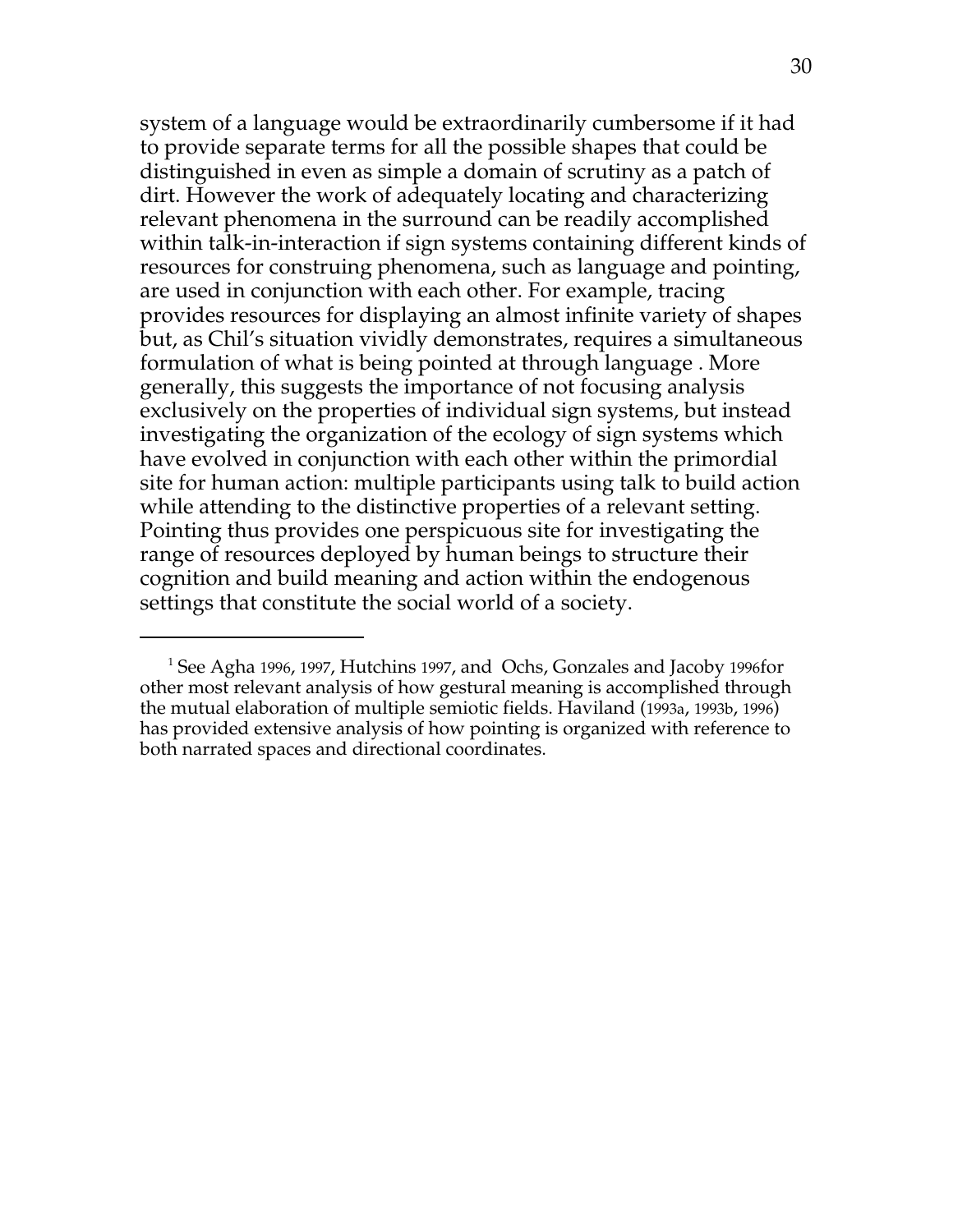#### **References Cited**

#### Agha, Asif

 1996 Schema and Superposition in Spatial Deixis. *Journal of Linguistic Anthropology* 38(4):643-682.

#### Agha, Asif

 1997 Tropic Aggression in the Clinton-Dole presidential debate. *Pragmatics* 7(4):461-498.

## Goffman, Erving

 1961 *Encounters: Two Studies in the Sociology of Interaction*. Indianapolis: Bobbs-Merrill.

## Goodwin, Charles

 1981 *Conversational Organization: Interaction Between Speakers and Hearers*. New York: Academic Press.

## Goodwin, Charles

1994 Professional Vision. *American Anthropologist* 96(3):606-633.

## Goodwin, Charles

 1995 Co-Constructing Meaning in Conversations with an Aphasic Man. *Research on Language and Social Interaction* 28(3):233-260.

## Goodwin, Charles

 1996 Transparent Vision. In *Interaction and Grammar*. Elinor Ochs, Emanuel A. Schegloff, and Sandra Thompson, eds. Pp. 370- 404. Cambridge: Cambridge University Press.

## Goodwin, Charles

- in preparation Gesture, Aphasia and Interaction. In *Language and Gesture: Window into Thought and Action*. David McNeill, ed.
- Goodwin, Charles, and Marjorie Harness Goodwin
- 1987 Concurrent Operations on Talk: Notes on the Interactive Organization of Assessments. *IPrA Papers in Pragmatics* 1, No.1:1-52.

Goodwin, Marjorie Harness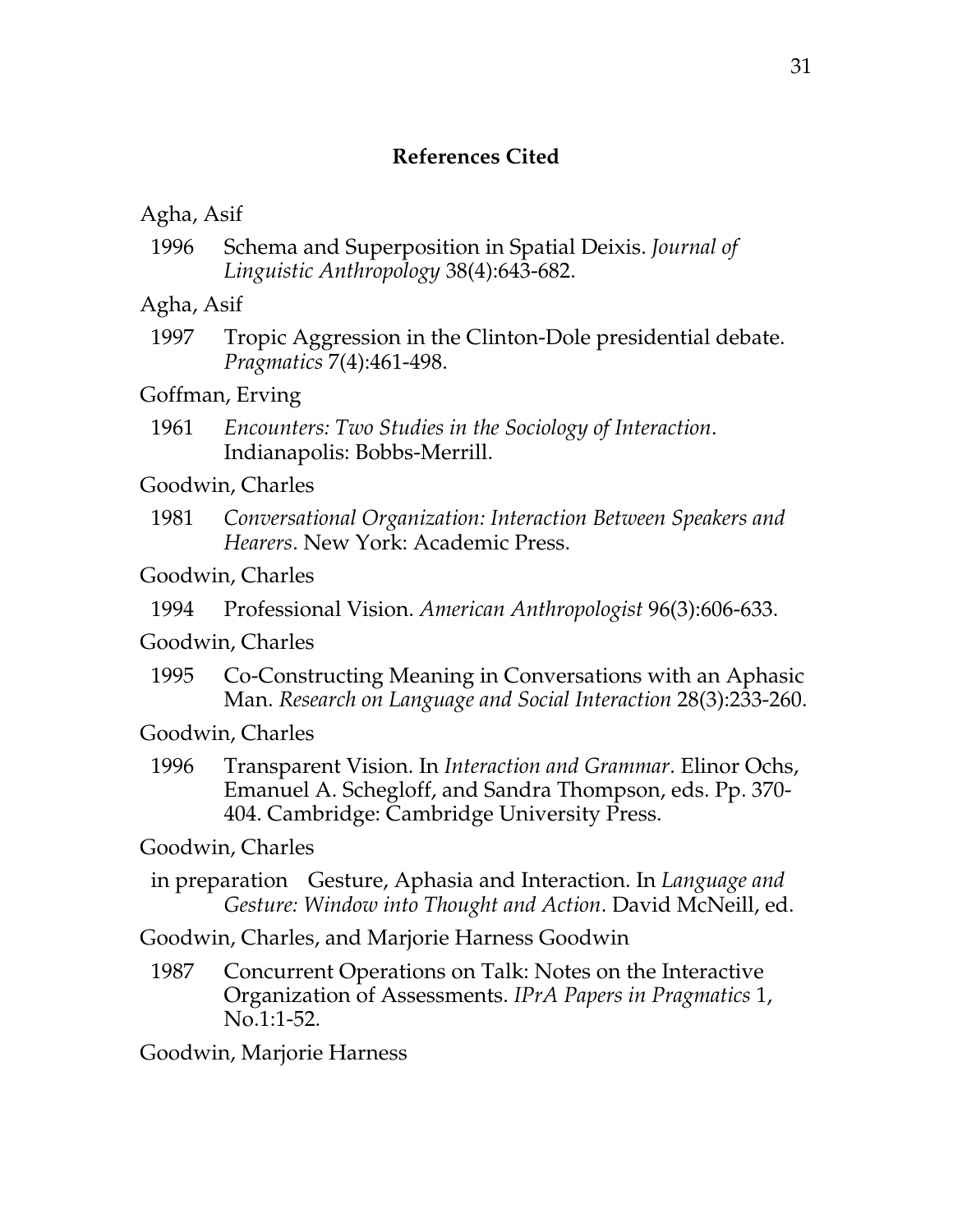- 1990 *He-Said-She-Said: Talk as Social Organization among Black Children*. Bloomington: Indiana University Press.
- Haviland, John B.
- 1993a Anchoring, iconicity, and orientation in Guugu Yimidhirr pointing gestures. *Journal of Linguistic Anthropology* 3(1):3-45.
- Haviland, John B.
- 1993b Pointing, gesture spaces, and mental maps. Paper published online in the Third Language and Culture Symposium. http://www/cs/uchicago.edu/l-c/archives/
- Haviland, John B.
	- 1996 Projections, Transpositions, and Relativity. In *Rethinking Linguistic Relativity*. John J. Gumperz and Stephen C. Levinson, eds. Pp. 271-323. Cambridge: Cambridge University Press.

Hutchins, Edwin, and Leysia Palen

- 1997 Constructing Meaning from Space, Gesture, and Speech. In *Discourse, Tools and Reasoning: Essays on Situated Cognition*. Lauren Resnick, Roger Säljö, Clotilde Pontecorvo, and Barbara Burge, eds. Pp. 23-40: Springer-Verlag.
- Kendon, Adam
- 1990 Spatial Organization in Social Encounters: The F-Formation System. In *Conducting Interaction: Patterns of Behavior in Focused Encounters*. Adam Kendon, ed. Pp. 209-238. Cambridge: Cambridge University Press.
- Martin, Douglas
- 1996 "Word for Word/Baseball Letters" Excerpts from Seth Swirsky's "Baseball Letters: A Fan's Correspondence with His Heroes", 1996, Kodansha America, Inc. *The New York Times* September 29 1996, p. E7.
- McNeill, David
- 1992 *Hand & Mind: What Gestures Reveal about Thought*. Chicago: University of Chicago Press.
- Ochs, Elinor, Patrick Gonzales, and Sally Jacoby
- 1996 "When I come down, I'm in a domain state": Grammar and Graphic Representation in the Interpretive Activity of